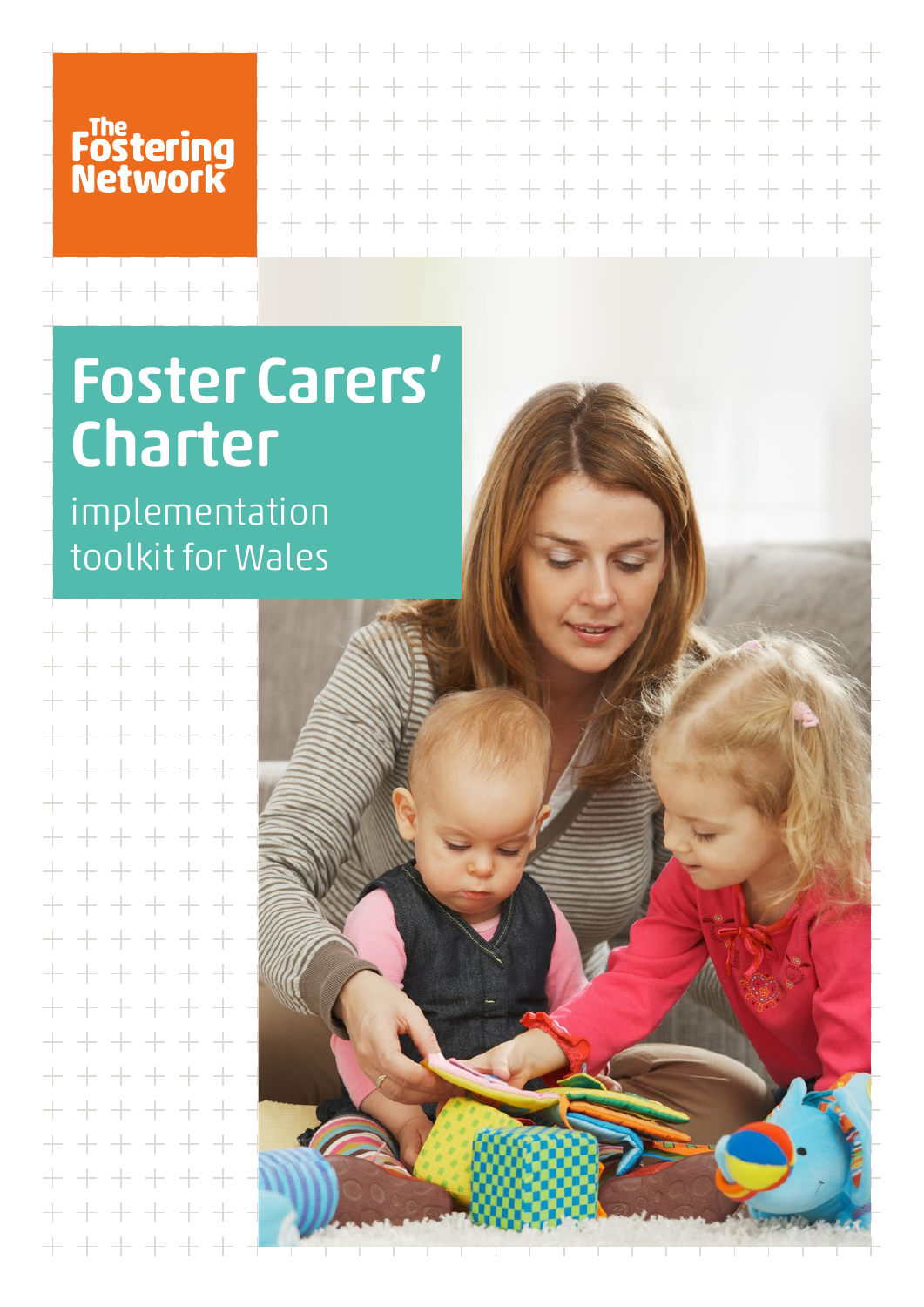#### **About The Fostering Network**

The Fostering Network is the UK's leading fostering charity. We are the essential network for fostering, bringing together everyone who is involved in the lives of fostered children.

We support foster carers to transform children's lives and we work with fostering services and the wider sector to develop and share best practice.

We work to ensure all fostered children and young people experience stable family life and we are passionate about the difference foster care makes. We champion fostering and seek to create vital change so that foster care is the very best it can be.

#### **thefosteringnetwork.org.uk**

#### **Authors' acknowledgements**

Many people have been involved in the development of this toolkit for councillors, local government officers and foster carers in Wales, and they have been generous with their time an expertise. They include foster carers and practitioners who The Fostering Network would like to thank and name individually as their contributions have greatly enhanced the charter's development:

- Foster carer ambassadors, The Fostering Network in Wales
- Jan Stanton, associate of The Fostering Network
- Stuart Blythe, policy officer, Social Services and Health, WLGA
- City Of Cardiff Fostering Service
- Foster Swansea
- Foster Care Group Wales
- AFA Cymru.

Maria Boffey, Head of Operations for The Fostering Network in Wales Anna Morgan, Director of Red Shiny Apple.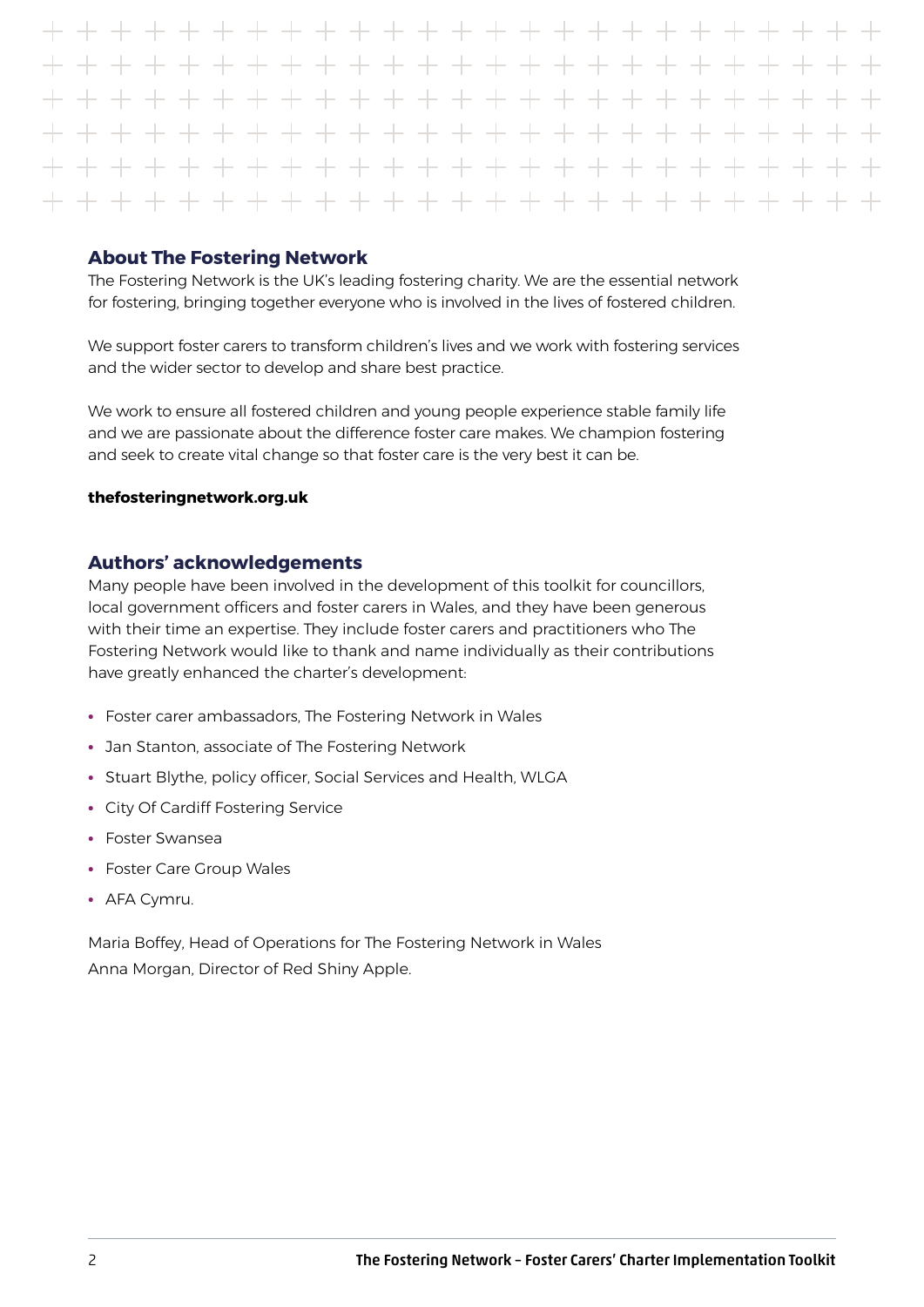## **Contents**

Τ

 $+$ 

Τ

 $+$ 

 $\overline{\phantom{0}}$ 

 $\overline{\phantom{0}}$ 

 $\overline{\phantom{0}}$ 

 $+$ 

 $+$ 

 $+$ 

 $\begin{tabular}{c} \multicolumn{2}{c} {\textbf{1}} & \multicolumn{2}{c} {\textbf{1}} & \multicolumn{2}{c} {\textbf{1}} \\ \multicolumn{2}{c} {\textbf{1}} & \multicolumn{2}{c} {\textbf{1}} & \multicolumn{2}{c} {\textbf{1}} \\ \multicolumn{2}{c} {\textbf{1}} & \multicolumn{2}{c} {\textbf{1}} & \multicolumn{2}{c} {\textbf{1}} \\ \multicolumn{2}{c} {\textbf{1}} & \multicolumn{2}{c} {\textbf{1}} & \multicolumn{2}{c} {\textbf{1}} \\ \multicolumn{2}{c} {\textbf{1}} & \multicolumn$ 

 $\top$ 

 $++$ 

 $+ +$ 

 $\overline{\mathcal{A}}$  . The set of  $\overline{\mathcal{A}}$ 

 $+$ 

T

 $+$ 

<u> TENET T</u>

+ + + + + + + + + + + + +

 $+$ 

 $+$ 

 $+$ 

 $+$ 

 $+ +$ 

T,

 $\overline{\phantom{a}}$ 

T,

 $+$  $\overline{\phantom{a}}$ 

T

U.  $\pm$ L.

 $\pm$ 

 $\div$ 

 $\pm$ 

 $+$ 

 $+$ 

 $+$ 

 $+$ 

 $+$ 

 $+ + + +$ 

| Foreword                                        |                                                                                                                                                                                                                | 4  |
|-------------------------------------------------|----------------------------------------------------------------------------------------------------------------------------------------------------------------------------------------------------------------|----|
| <b>Introduction</b>                             |                                                                                                                                                                                                                | 5  |
|                                                 | What does this toolkit offer and who is it for?                                                                                                                                                                | 7  |
| How to use this toolkit                         |                                                                                                                                                                                                                | 8  |
|                                                 | The role of councillors and local government officers                                                                                                                                                          | 9  |
|                                                 | Self assessment for councillors                                                                                                                                                                                | 13 |
| Part One<br>Part Two<br>Part Three<br>Part Four | Translating the Foster Carers' Charter into reality<br>Monitoring progress of the Foster Carers' Charter<br>Partners and working together<br>National support<br>Self assessment for local government officers | 24 |
| Part One<br>Part Two<br>Part Three<br>Part Four | Translating the Foster Carers' Charter into reality<br>Monitoring progress of the Foster Carers' Charter<br>Partners and working together<br>National support                                                  |    |
| The role of foster carers                       |                                                                                                                                                                                                                | 33 |
| Part One<br>Part Two<br>Part Four               | Self assessment for foster carers<br>Translating the Foster Carers' Charter into reality<br>Monitoring progress of the Foster Carers' Charter<br>Part Three Partners and working together<br>National support  | 35 |
| <b>Personal action plan</b>                     |                                                                                                                                                                                                                | 45 |
|                                                 | The Foster Carers' Charter implementation flowchart                                                                                                                                                            | 46 |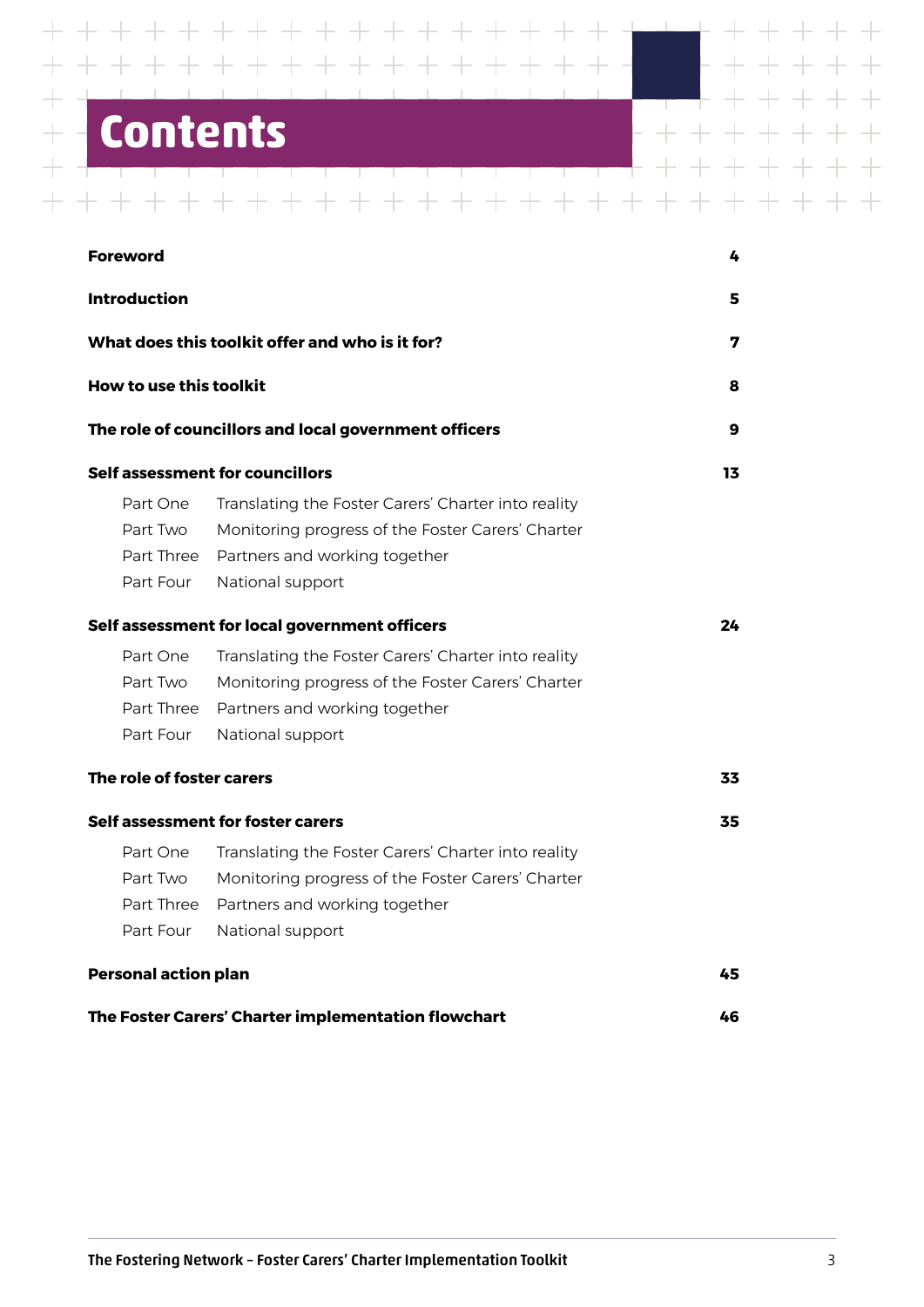## <span id="page-3-0"></span>**PWOT**

Foster carers throughout Wales provide stable and secure homes for thousands of children in care, each and every year, often giving these children their first real experience of positive family life. Fostering makes a transformational difference to the lives of children by offering them the stable and secure home that they need to thrive.

As a foster carer myself, I know the joys that fostering can bring; but I'm also very aware of the many challenges that foster carers face. Part of The Fostering Network's remit is to work with foster carers and fostering services to minimise these challenges, and to make foster care the very best it can be for fostered children and the families that care for them. Our Foster Carers' Charter can play a significant part in helping to achieve this. The charter makes clear the responsibilities of, and expectations on, both fostering services and foster carers, as they work together to care for fostered children.

We are calling for the Foster Carers' Charter to be in place in every fostering service across Wales. We believe that it will help foster carers feel valued and supported by their fostering services, and can be an important first step towards foster carers being treated and respected as the professionals that they are.

We hope this toolkit will help you to put a charter into place in your fostering service so that foster carers get the recognition they deserve and need, to provide children with the best possible care.

**Colin Turner** Director The Fostering Network in Wales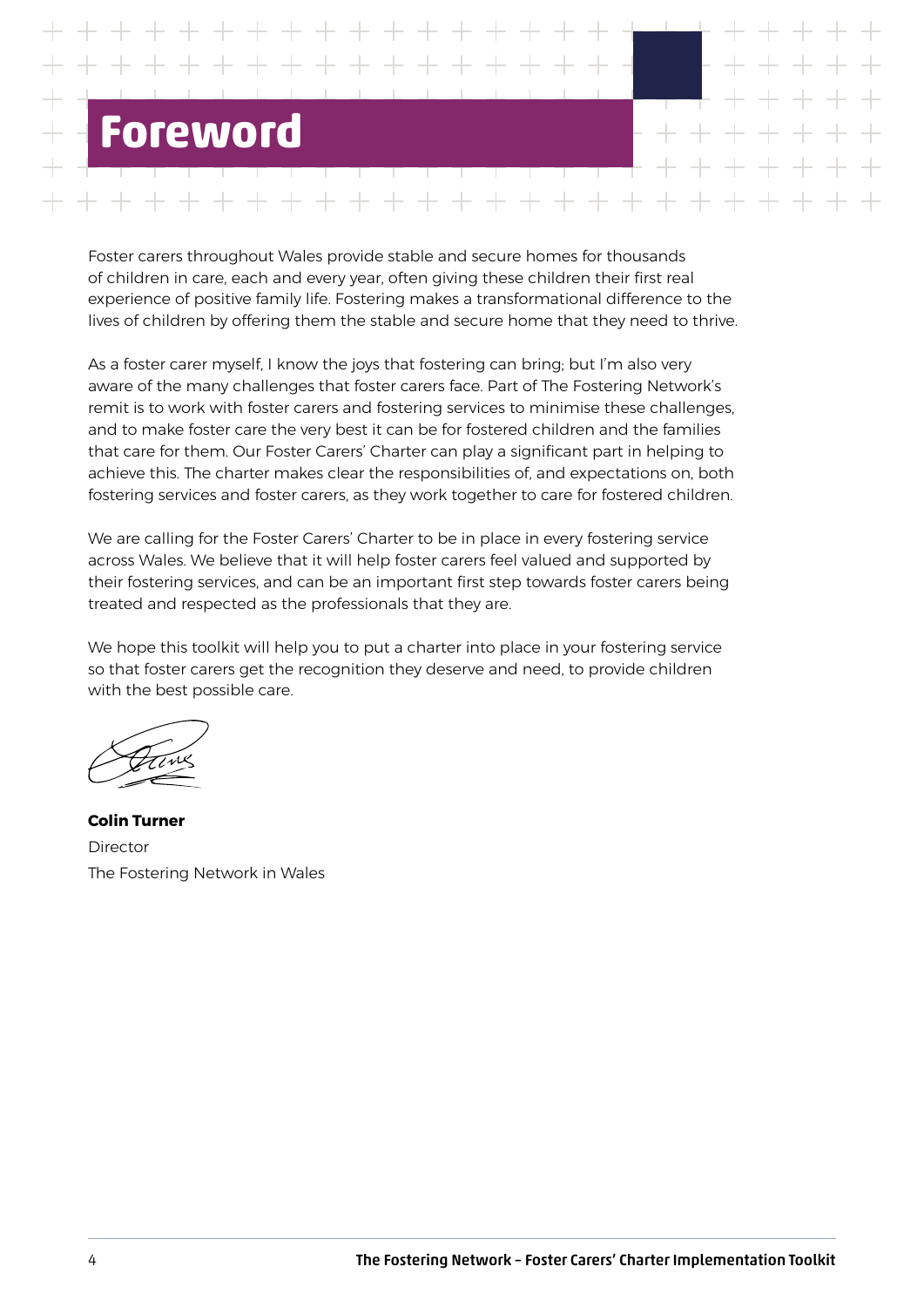# <span id="page-4-0"></span>**Introduction**

Foster carers provide a safe, loving environment for vulnerable children. With foster carers' love and support, the children in their care quickly adapt and often thrive. Put simply, foster carers help to make a real difference to children's lives.

Foster carers are crucial to supporting looked after children in Wales. According to the latest figures (31 March 2017), there are around 4,400 children living with foster families in Wales. This is nearly three-quarters of all looked after children.

There are approximately 3,700 foster families in Wales and The Fostering Network estimates that fostering services need to recruit a further 440 foster families in 2017-18.

The Fostering Network has long campaigned that foster carers should be regarded as full members of the team working with looked after children. The Fostering Network's [Foster Carers' Charter](https://www.thefosteringnetwork.org.uk/policy-practice/projects-and-programmes/fostering-excellence/foster-carers-charter-in-wales), which was officially launched in 2015 by the Welsh Government's minister for health and social services, Mark Drakeford AM, is helping to ensure that this becomes a reality.

The Foster Carers' Charter supports local authorities' responsibilities as corporate parents and sets out a framework of rights and expectations for foster carers. It sets out mutual roles and responsibilities, which are 'owned' by both foster carers and the fostering service. It covers issues such as supervision, involvement in planning and decision making, information and payments.

All over the UK, fostering services and foster carers are agreeing this charter so that foster carers get the recognition and support they deserve and need to, provide children with the best possible care.

To ensure that the Foster Carers' Charter is embedded into everyday practice, The Fostering Network is helping fostering services around Wales to develop and implement their own local charters. This is why, in July 2017, we launched **[Foster](https://www.thefosteringnetwork.org.uk/sites/www.fostering.net/files/content/fostercarerscharterimplementationframeworkenglish.pdf) [Carers' Charter Wales Implementation Framework](https://www.thefosteringnetwork.org.uk/sites/www.fostering.net/files/content/fostercarerscharterimplementationframeworkenglish.pdf)**. This takes the charter to the next level – it translates the ideals into concrete actions that can be taken by a wide range of partners to bring about real and measurable improvements in foster care across the country.

This toolkit supports the implementation of the Foster Carers' Charter.

To download the toolkit visit:

[https://www.thefosteringnetwork.org.uk/sites/www.fostering.net/files/content/](https://www.thefosteringnetwork.org.uk/sites/www.fostering.net/files/content/fostercarerscharterimplementationframeworkenglish.pdf) [fostercarerscharterimplementationframeworkenglish.pdf](https://www.thefosteringnetwork.org.uk/sites/www.fostering.net/files/content/fostercarerscharterimplementationframeworkenglish.pdf)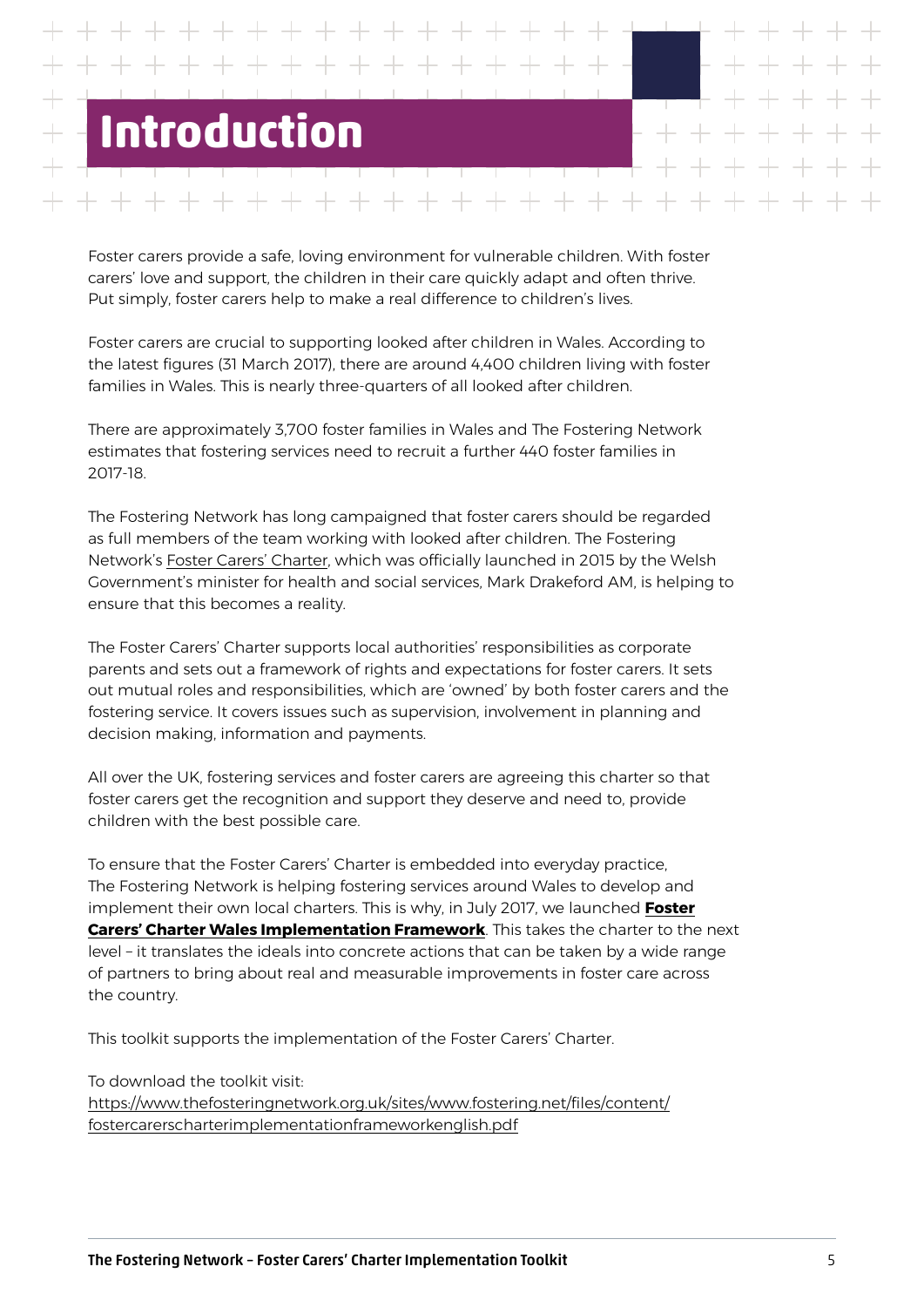## Maeth

## gwasanaeth maethu

| l Annaz                                                                     | · direction of estate distribution and the<br>Found y deleyed genu o di splaza de                                                                                                        |
|-----------------------------------------------------------------------------|------------------------------------------------------------------------------------------------------------------------------------------------------------------------------------------|
| ing bot<br>bod <sub>E.It</sub><br>serol yn<br>h ir wolu výn.<br>eich golal. | admission metric metal real dispara<br>hyforddari neu prinspelly<br>Cydrallyddwn fod Ein olalwyr maeth<br>b. Triniaeth deg<br>hawl i garl eu uno yn deg-ni waech bed-<br>for smplohadau. |
| <b>COLLECTION</b>                                                           | in Kirklings ranged below as an<br>Bydden yn:                                                                                                                                            |

# Föstering The Foster Carers'

#### What foster carers can expect from the fostering service We will

#### The fostering service's role

The lostering service aims to provide<br>usable and first rate foster care for<br>usable and first rate foster care for<br>children who are valued, supported<br>and encouraged to grow and develop train and approve foster carer his information in writing prior<br>nent (except when there are<br>cy placements and it is not<br>o do so, when we will provide<br>mation as soon as possible) there is a placement plan

- respond postwely to requests for<br>additional support<br>- provide you with monthly supervision<br>and weekly phone contact . give you honest and open feedback se you with access to 24 hour<br>int from people with fostering

6. Fair treatment<br>We recognise that foster carers have a<br>right to be treated fairly, no matter what<br>the circumstances.

We will: · consult with you before changing term and condition

*The Foster Carers' Charter was launched at the Senedd in May 2015 by (left to right) Mark Drakeford AM, then minister for health and social services, Kevin Williams, chief executive of The Fostering Network, and foster carer ambassador Will Howells*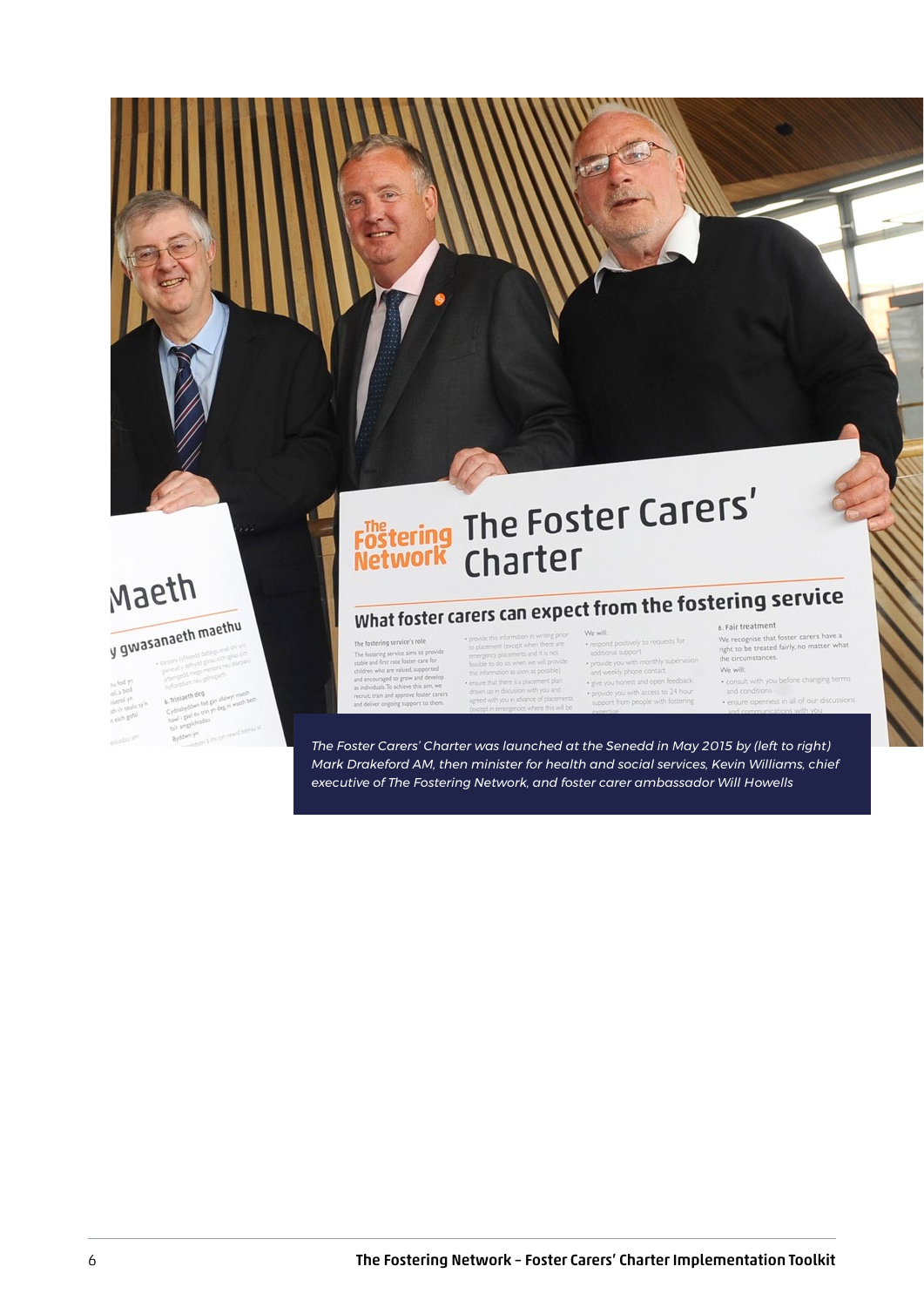## <span id="page-6-0"></span>**What does this toolkit offer and who is it for?**

This toolkit supports everyone involved in fostering services to successfully and effectively implement the Foster Carers' Charter in Wales, both as individuals and in partnership with others.

It focuses specifically on the roles of councillors, foster carers and local government officers.

However, this is not an exhaustive list of all the stakeholders who might be involved. Local government officers in social services, for example, should be considered in their widest context. We also recognise the role of the third sector and the statutory duty placed on local authorities in the [Social Services and Well-being Act 2014](https://socialcare.wales/hub/sswbact), to pay regard to its role.

The toolkit provides an opportunity for everyone involved in implementing the Foster Carers' Charter to consider each other's roles as well as their own in more detail, to learn about each other's responsibilities and to 'challenge' one another with a critical friend approach.

This joint ownership approach will help to ensure the Foster Carers' Charter moves forward effectively.

The Foster Carers' Charter is relevant to a wide range of people involved in fostering.

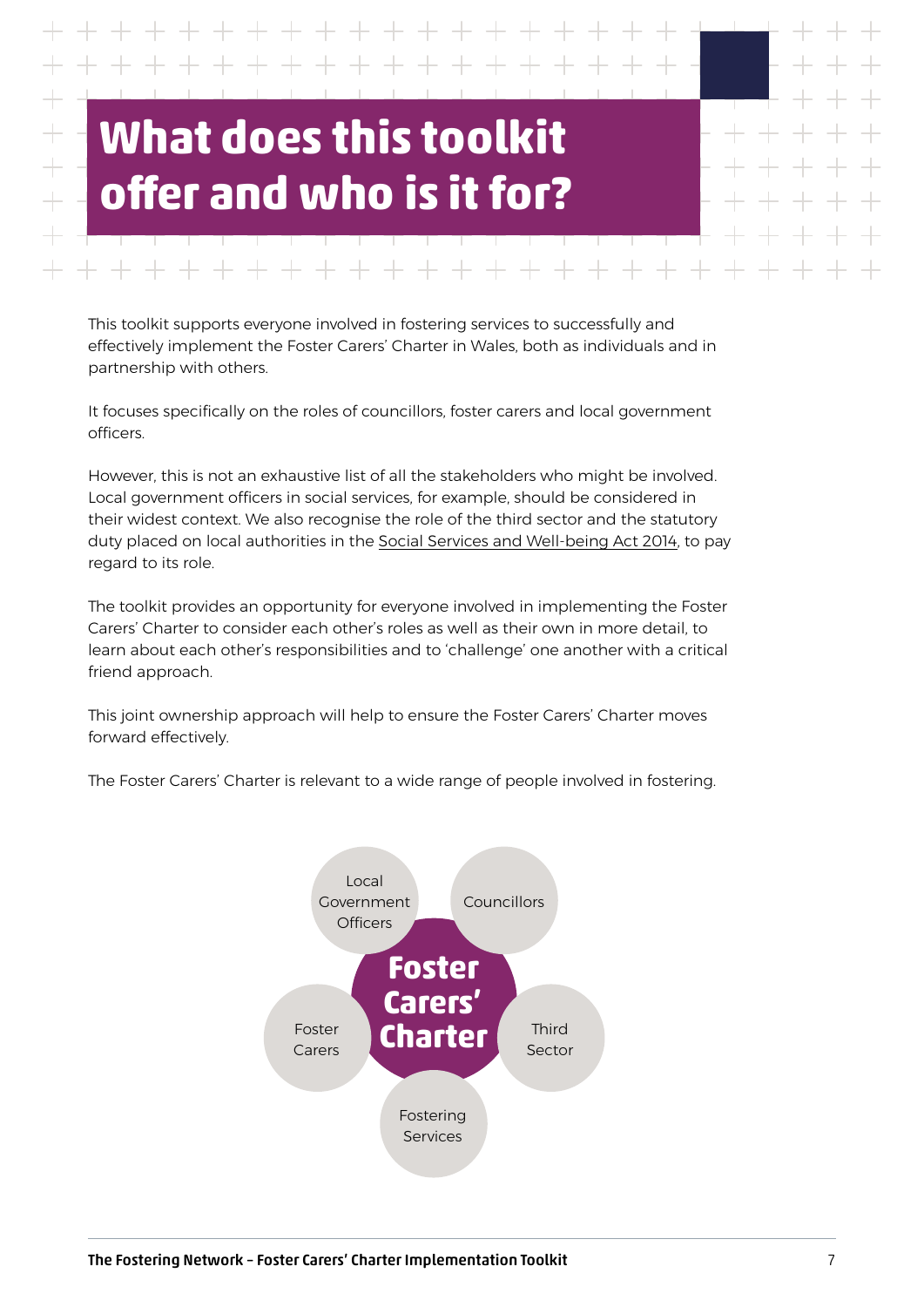## <span id="page-7-0"></span>**to use this tool**

This toolkit can be used in a variety of settings, including:

- **•** existing council and strategic partnership meetings.
- **•** corporate parenting groups.
- **•** training events.
- **•** informal groups and meetings.
- **•** working groups.

This toolkit provides materials to support corporate parents in assessing how well their own council is doing, using both quantitative and qualitative sources of information.

The toolkit is divided into sections for councillors, local government officers and foster carers. Within each section there is the opportunity to self-assess against each of the key areas of the Implementation Framework, as follows:

Part One: Turning the charter into reality Part Two: Monitoring progress of the Foster Carers' Charter Part Three: Partners and working together Part Four: National support

Each part poses questions for participants. By providing a response to the questions, you can identify areas of good practice and areas that can be improved upon, to support the effective implementation of the Foster Carers' Charter.

Once you have completed the questions, there is a personal action plan to fill in which will help you to identify and achieve your goals.

By referring back to the Implementation Framework, you can take the learning from the self-assessment and consider what needs to be done to achieve specific actions that support the Foster Carers' Charter.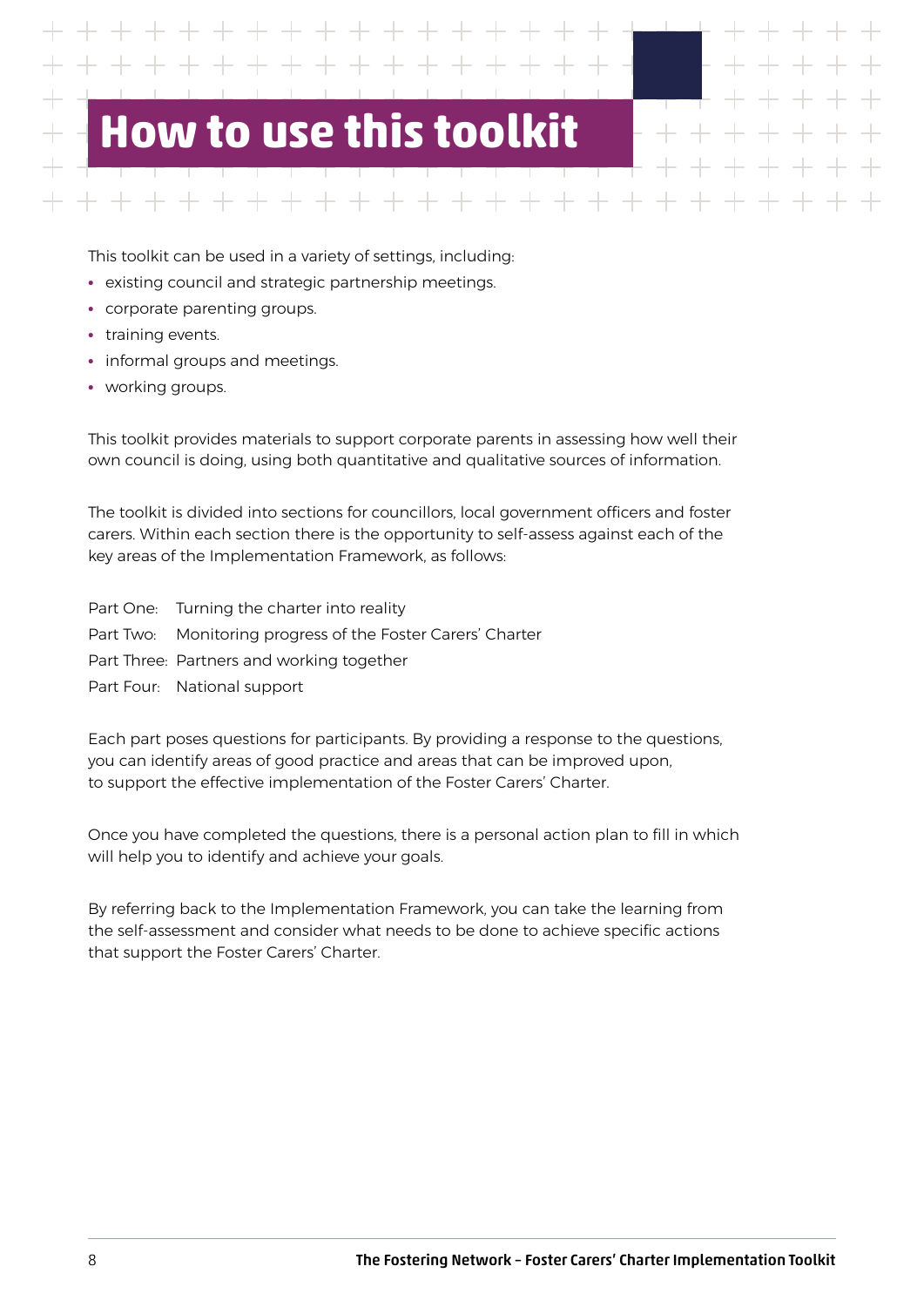# <span id="page-8-0"></span>**The role of councillors and local government officers**

In simple terms, a corporate parent is intended to carry out many of the roles a parent would. They may not be able to provide everything a loving parent can, but they should still be able to provide the children and young people they're responsible for with the best possible support and care.

The concept is intended to encourage people and organisations to do as much as they can to make sure children and young people feel in control of their lives and able to overcome the barriers they face.

## "

Councillors, as corporate parents, have an important role to play in ensuring that every child in their council's care services receives the best care possible. They should be striving to provide the level of care they would be happy for their own children to receive. I hope that through your corporate parenting role you will share my vision for all children and young people in Wales to have an equal chance to be the best they can be.

**Sally Holland – children's commissioner for Wales**

#### **The obligations of councillors and local government officers**

The Social Services and Well-Being (Wales) Act 2014 sets out the duty of councils to safeguard and promote the welfare of each child and care leaver in their care (part 6, section 78).

All councillors share corporate parenting responsibility, but this does not mean that everyone has the same role. Those councillors who chair corporate parenting groups, or who are involved with the thematic scrutiny of children's services will have a greater role day-to-day, for example, than those who are responsible for environment or planning decisions.

You can read more about this in the Corporate Parenting Workbook, published by the Social Services Improvement Agency in June 2016.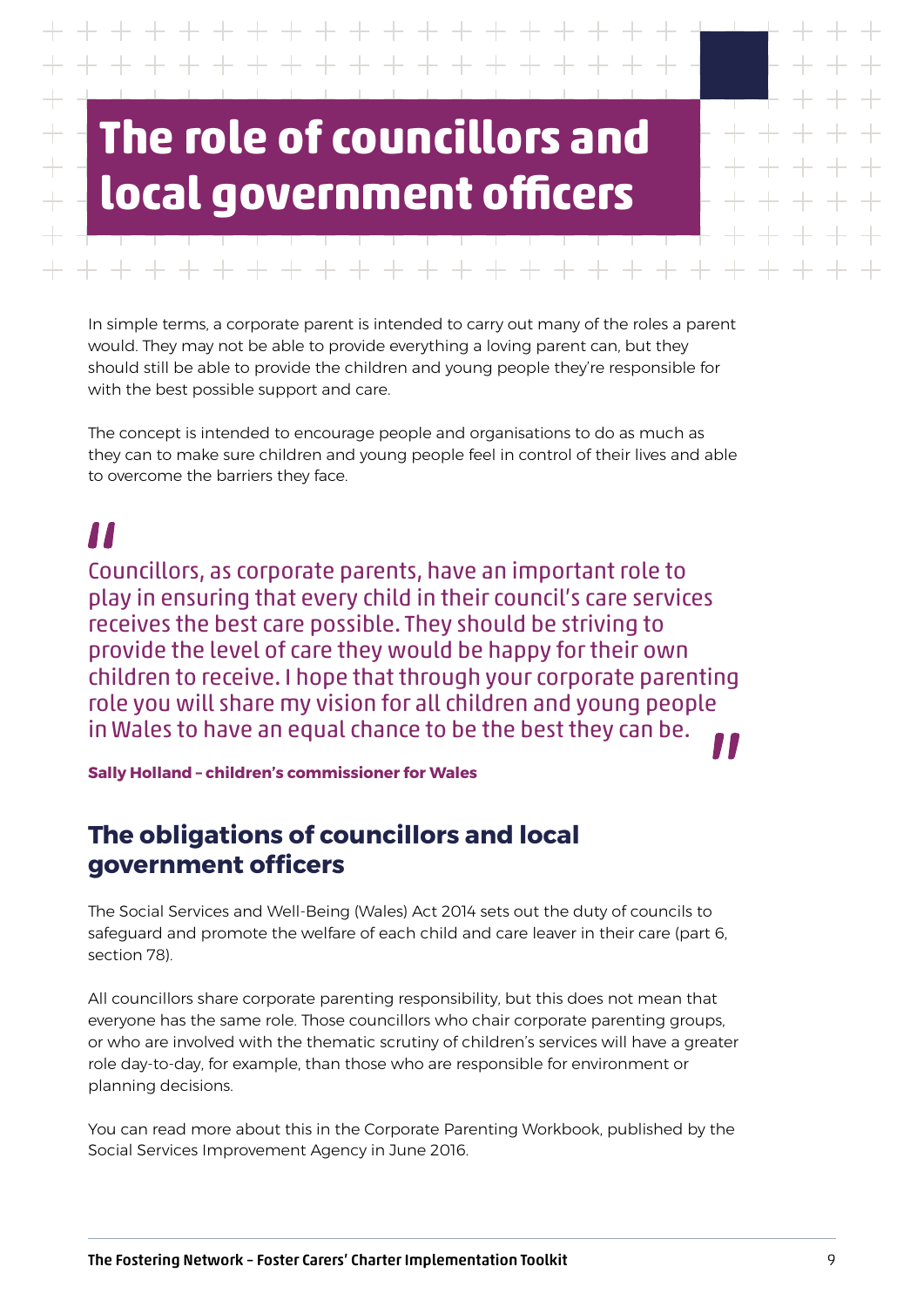#### **Why is corporate parenting so important?**

There are many reasons for children needing to be looked after, which can include parental abuse, neglect or abandonment. This will have already placed them at a disadvantage and so it is vital that their experiences in public care compensate for this disadvantage. These children and young people need their corporate parents to be their champions as they endeavour to get them what they need and to ensure they are safe.

Children need to be provided with good care at an early stage or they are at risk of entering a downward spiral of disrupted placements, which can lead to more problems for them and, inevitably, higher costs for the local authority.

One of the most important benefits of good corporate parenting is to improve the outcomes for individual children. This will only happen if suitable services have been developed that examine the needs of the children being looked after and ensure these are met. There is then much less need to look outside the authority in order to purchase emergency or specialist provision. This provision is not only expensive, but is also a lot less likely to provide the child with the stability they need going forward, which can lead to worse outcomes for that child.

There is also the impact that effective corporate parenting can have on a local authority's performance. While the Welsh Government no longer sets targets for local authority services, there is still the expectation that they should be monitoring their own performance, especially in key areas. These include whether looked after children have received regular health assessments, that they are achieving satisfactorily in education and are living in stable placements.

It is a fact that good local services and placements will improve looked after children's life chances, will be better value for money and will no doubt then contribute to good performance ratings.

#### **If this were my child…**

When you become an elected member, you also become responsible for ensuring that the council acts as a good corporate parent for all the children it looks after. The role of corporate parent is to ensure that children in public care receive the same outcomes every good parent would want for their own children. The local authority has a legal and moral duty to provide such support to the children it looks after.

A common misconception about children in care is that they are there because they have done something wrong. The overwhelming majority of children in care are there because of family pressures and problems, or because they have experienced abuse or neglect. They may have had a breakdown in their birth family, illness, or needed to be removed from their home because of a situation where their safety and welfare had been threatened.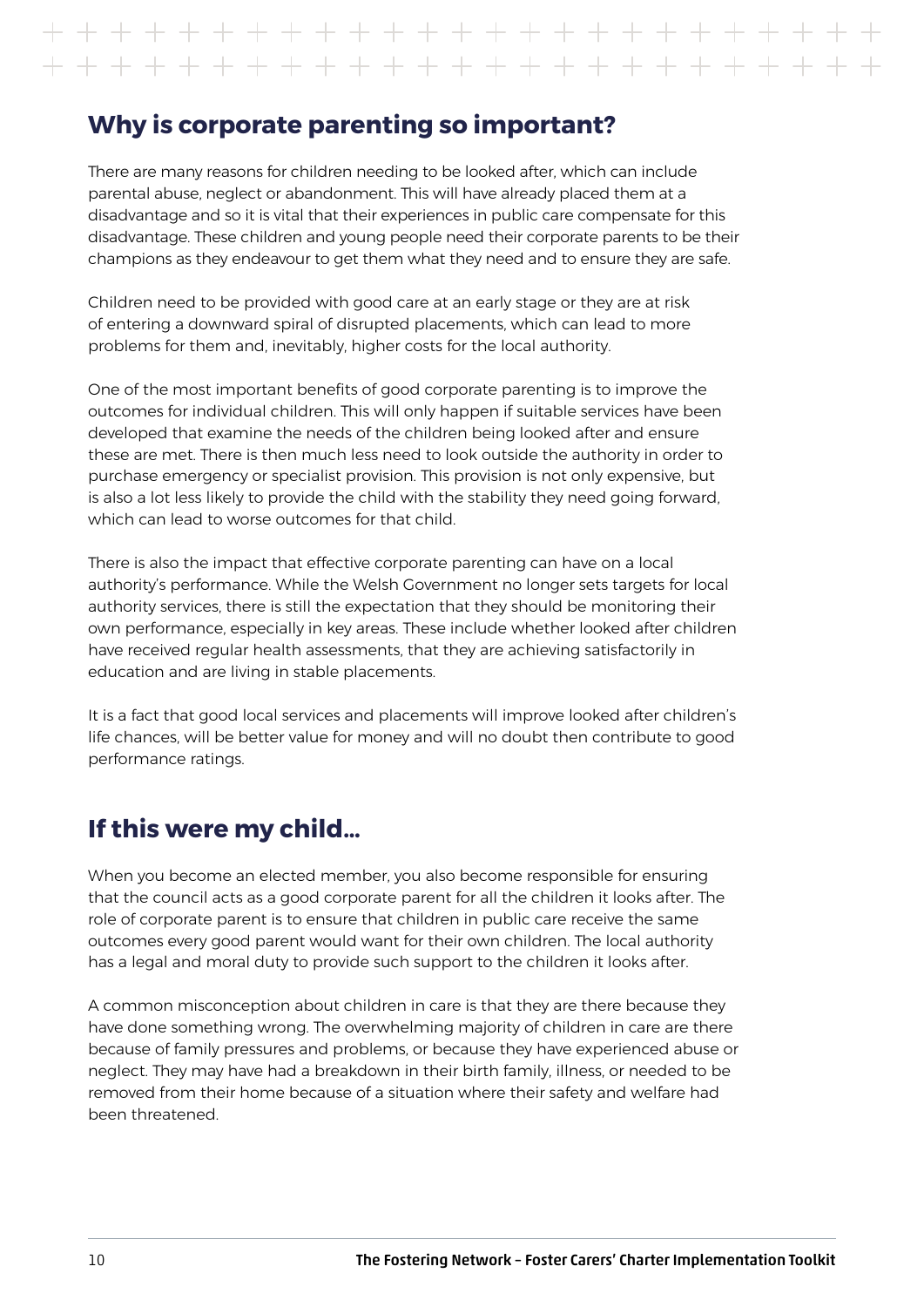Once a child becomes looked after, all members and officers of the council, as their corporate parents, need to be concerned about that child as if they were their own. This concern should encompass the child's education, health and welfare, what they do in their leisure time and holidays, how they celebrate their culture or religion, and how they receive praise and encouragement for their achievements.

It should be part of all councillors' responsibilities as corporate parents to be satisfied that there is a joined-up, effective and holistic approach to meeting the needs of looked after children through the local planning arrangements – the Foster Carers' Charter is a promise to make this a reality.

The council must also ensure that services for adults are able to support the child's transition to adulthood and support the child and young person's family. Too often, disagreements between council departments about which has responsibility for looked after children and care leavers can result in these children and young people being denied the services and support to which they are entitled. Effective joint working and active corporate parenting should prevent this from happening.

The council as a whole is the corporate parent, therefore, all councillors have a level of responsibility for the children looked after by the authority. Elected members, managers and staff have different tasks and levels of responsibility, but all must take an active part in ensuring the best possible care and opportunities are available for children.

Corporate parenting responsibilities will only be delivered effectively where there is clear political commitment and leadership, and when senior managers agree that this is a priority and make it explicit in strategic and business plans. This requires there to be mechanisms for all councillors to receive accurate information and find out about the basic issues faced by such children in their area. This does not mean that it would be appropriate to share personal information about individual children with you, but rather that you have access to general information about trends and issues affecting looked after children, as well as the quality and range of services provided to them.

You can read more about this in If This Were My Child: A councillor's guide to being a good corporate parent to children in care and care leavers published by the Welsh Assembly Government and the Welsh Local Government Association.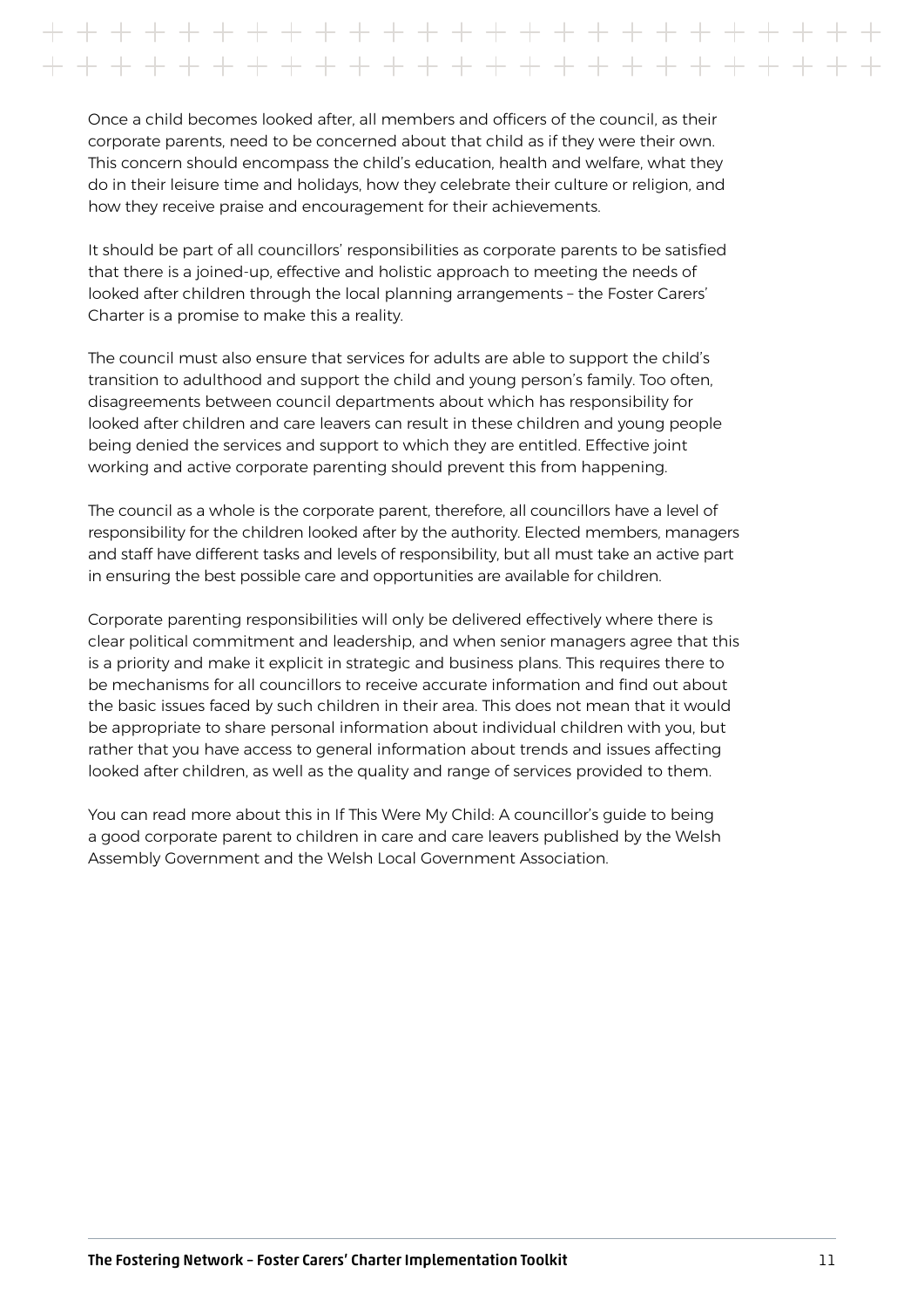#### **What is the corporate parenting role for councillors and officers?**

All services that support looked after children have a corporate parent responsibility, and we are all accountable to the children and young people who are looked after.

As an elected member, you can help by playing an active role in your community, by regularly attending meetings of organisations that have involvement with looked after children and care leavers. They are a valuable source of information in helping you to identify the local issues affecting looked after children and care leavers, and will help you to ask those questions that will give you confidence that local services are supporting their welfare.

We must all strive for children in our care to succeed in the same way that any parent would strive for their own children. This can mean providing advice and guidance to a young person who is starting to live independently, supporting foster carers, ensuring that children's mental health is safeguarded, helping a young person find a job, or listening to their hopes and aspirations, problems and insecurities. There is a wide range of people and organisations who need to work together, and it is your responsibility within your area to find out they are doing this. You are, in effect, the 'oil in the engine' that will drive progress forward.

All councillors should be aware of their corporate parenting responsibilities. This should be supported through training sessions on the role of a corporate parent, which will also form a compulsory element of the induction process for councillors. Support from officers and training will enable councillors to undertake their role in the most effective and timely way and develop knowledge in the following areas:

- **•** Having a clear understanding and awareness of the Foster Carers' Charter.
- **•** Championing the Foster Carers' Charter.
- **•** Constructively challenging the implementation of the Foster Carers' Charter.
- **•** Communicating with all partners and stakeholders, so they have a say in how decisions are made about the services that affect them, so that they can influence those decisions positively.
- **•** Challenging whether the council is keeping the promise and commitment it has made in the Foster Carers' Charter.
- **•** Requesting evidence of positive and developmental outcomes, especially those in your ward area.
- **•** Asking how all elements of council business have an impact on the successful implementation of the Foster Carers' Charter.
- **•** Making connections and links between council plans, strategies and decision making, relevant to the Foster Carers' Charter.
- **•** Consistently asking, 'Would this be good enough for my own child?'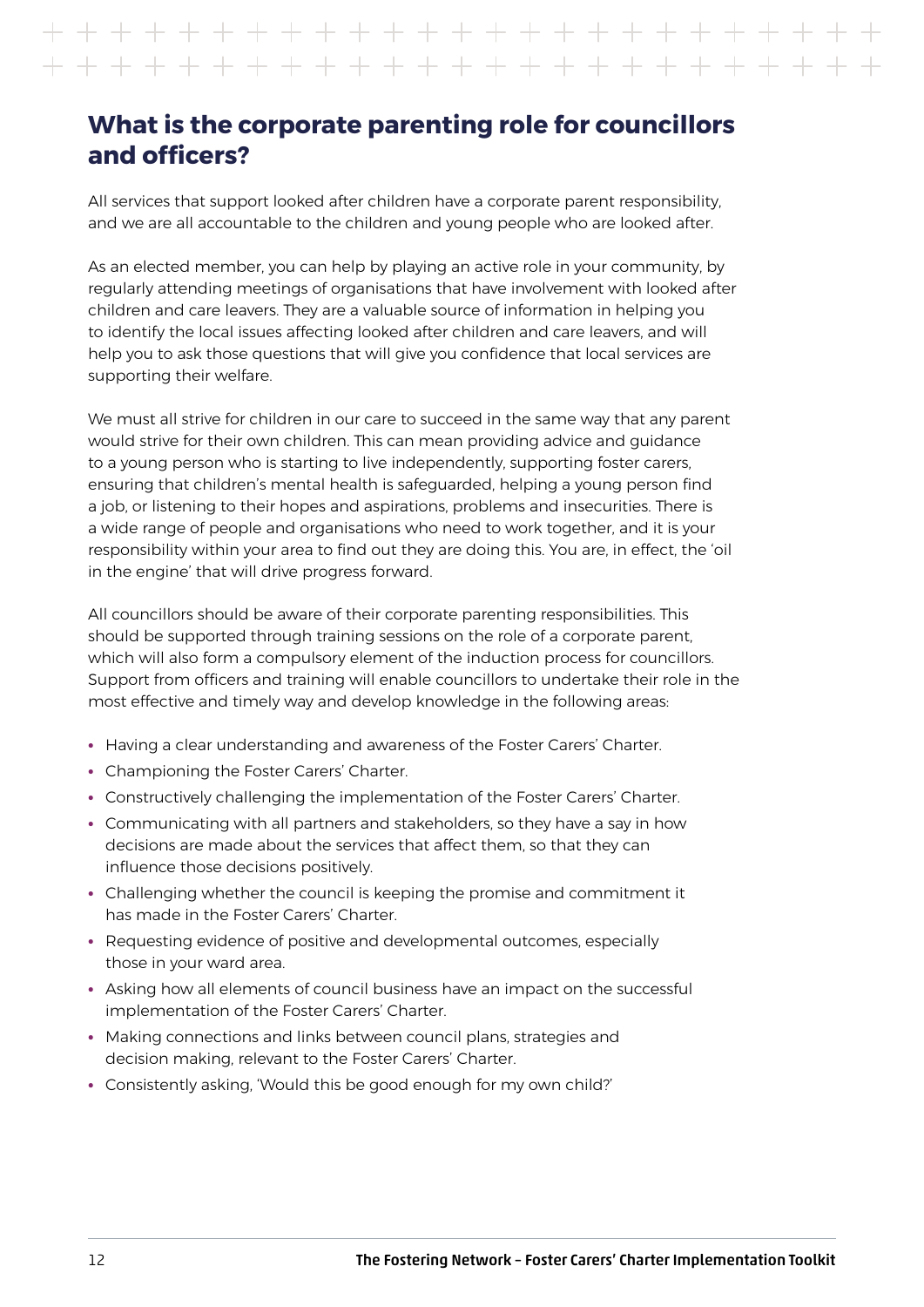<span id="page-12-0"></span>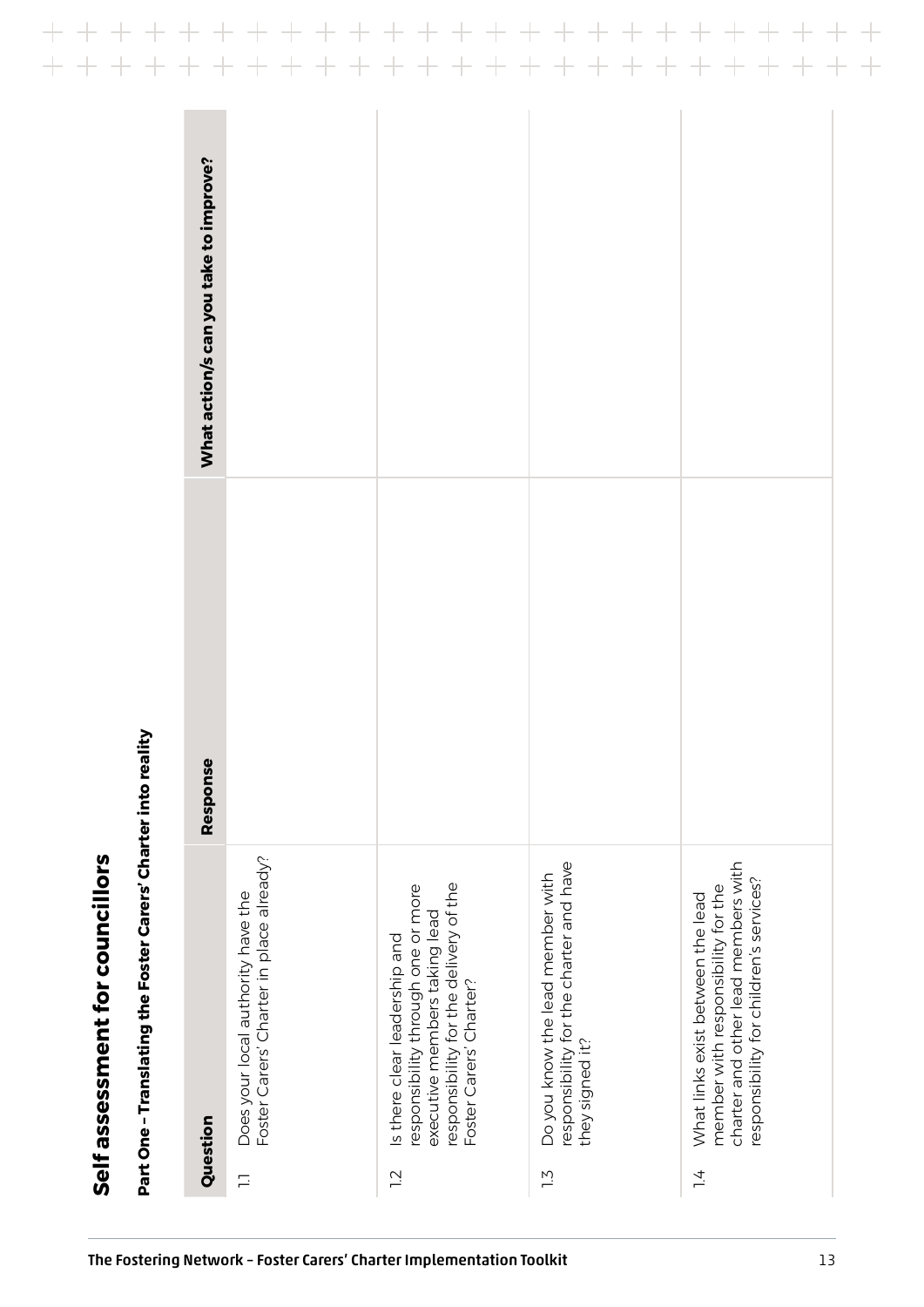| Question                                                                                                                                                                                          | Response | What action/s can you take to improve? |
|---------------------------------------------------------------------------------------------------------------------------------------------------------------------------------------------------|----------|----------------------------------------|
| leadership and accountability is clear?<br>What are the reporting arrangements<br>How do you ensure that the<br>and are they accessible?                                                          |          |                                        |
| foster care, including, for example,<br>Champion", to raise awareness of<br>the role of fostering services and<br>Has an elected member been<br>designated as a "Foster Carers'<br>foster carers? |          |                                        |
| implementation of the charter?<br>What is in place to ensure that<br>all members are aware of their<br>responsibilities for successful                                                            |          |                                        |
| processes in place to implement the<br>Does your authority have effective<br>Foster Carers' Charter?                                                                                              |          |                                        |
| fostering? For example, is it explicit<br>How do partner agencies prioritise<br>as a priority in their strategic and<br>business plans?                                                           |          |                                        |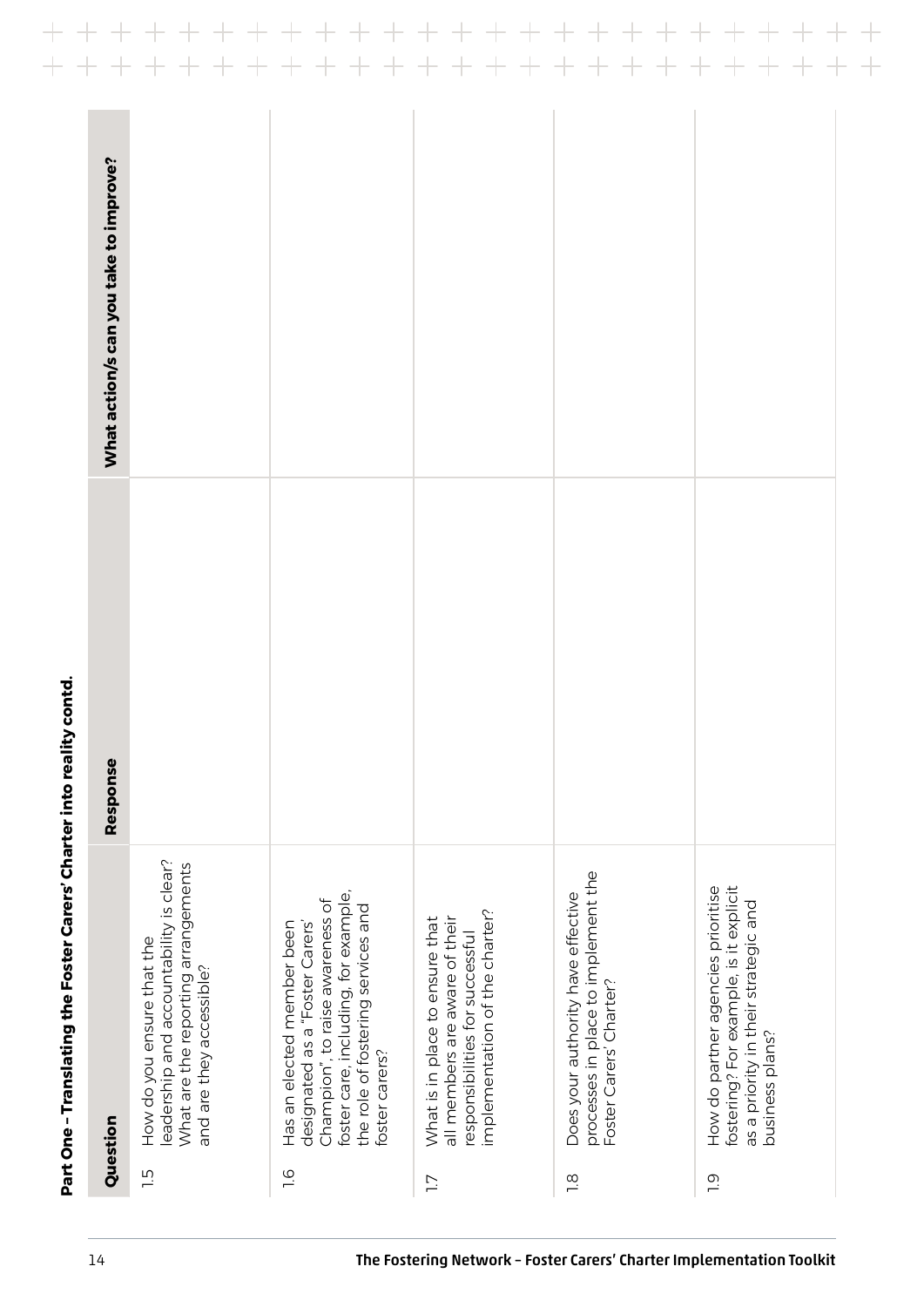| How do you keep in touch with foster<br>What other opportunities do you use<br>to promote the charter, for example,<br>review of the implementation of the<br>Do you have an action plan for the<br>so that you are aware of the issues<br>carers and looked after children<br>as a school governor?<br>affecting them? |  |
|-------------------------------------------------------------------------------------------------------------------------------------------------------------------------------------------------------------------------------------------------------------------------------------------------------------------------|--|
|                                                                                                                                                                                                                                                                                                                         |  |
|                                                                                                                                                                                                                                                                                                                         |  |
| development opportunities in the area<br>ensure foster carers have support and<br>What provisions are in place to<br>of the Foster Carers' Charter?                                                                                                                                                                     |  |
|                                                                                                                                                                                                                                                                                                                         |  |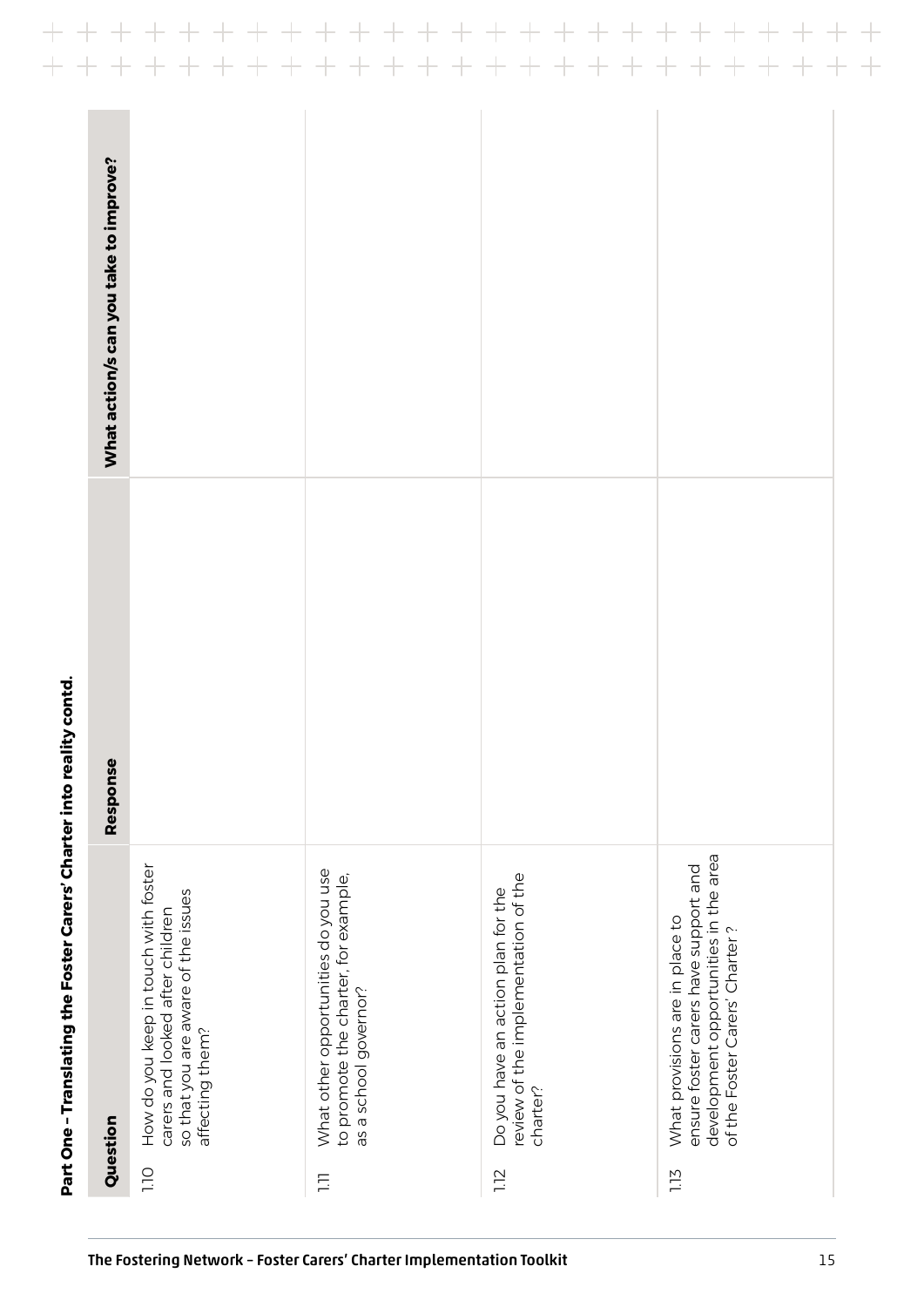| Where does scrutiny of the Foster<br>Carers' Charter take place?<br>Question<br>$\overline{2}$ .                                   | nse<br>Respor | What action/s can you take to improve? |
|------------------------------------------------------------------------------------------------------------------------------------|---------------|----------------------------------------|
| Is the charter considered by the<br>council as a whole at your executive,<br>board or cabinet meetings?<br>2.2                     |               |                                        |
|                                                                                                                                    |               |                                        |
| progress of the implementation of the<br>charter?<br>What mechanisms are in place for<br>the council to be appraised of the<br>2.3 |               |                                        |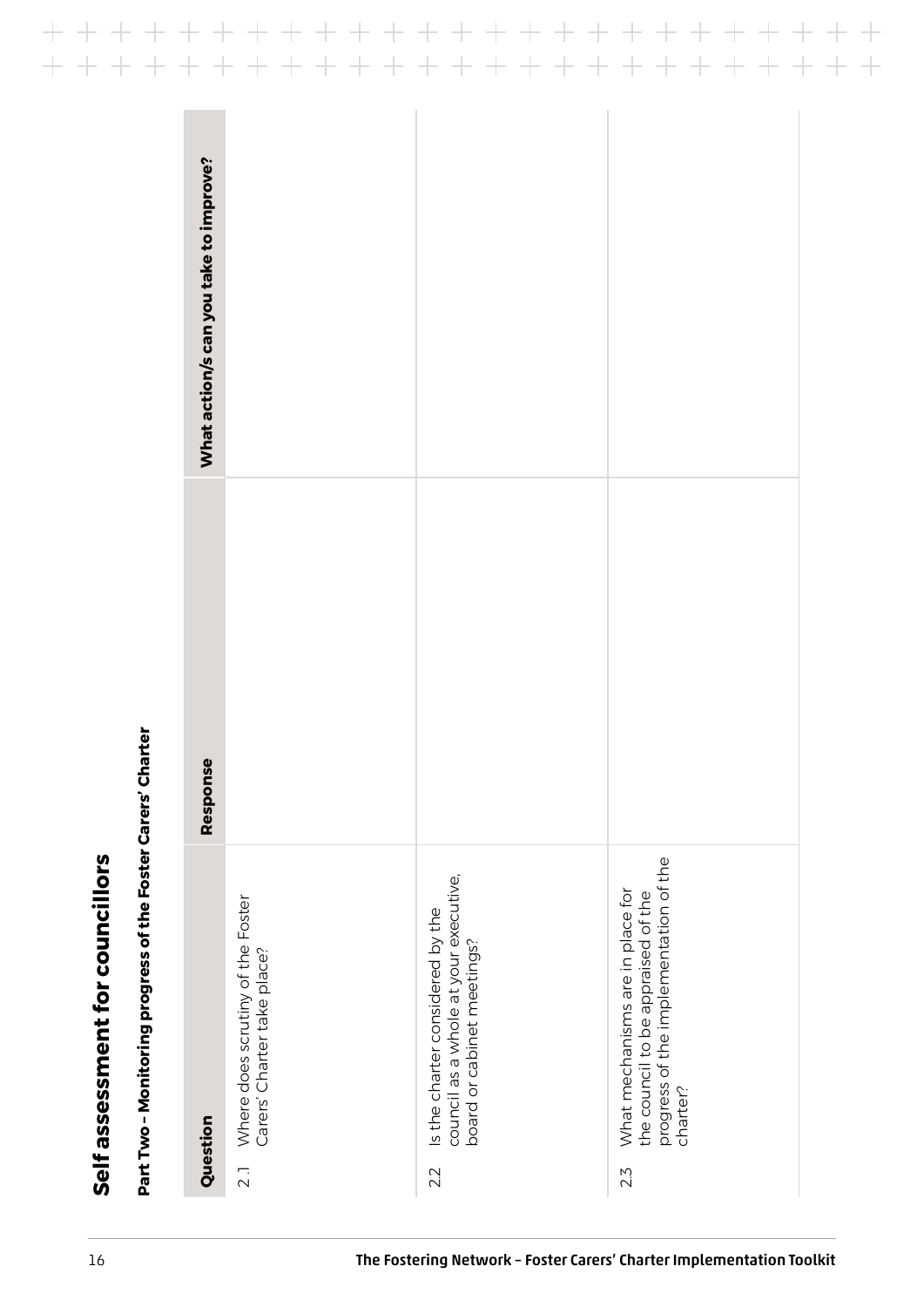|                                                                                                              | Response | What action/s can you take to improve? |
|--------------------------------------------------------------------------------------------------------------|----------|----------------------------------------|
| How do you reassure yourself that<br>progress is being made?                                                 |          |                                        |
| How are foster carers, children and<br>feedback on the implementation?<br>fostering services able to provide |          |                                        |
| What processes are in place to access<br>any complaints?                                                     |          |                                        |
| What measures are in place to analyse<br>performance on achieving the Foster<br>Carers' Charter?             |          |                                        |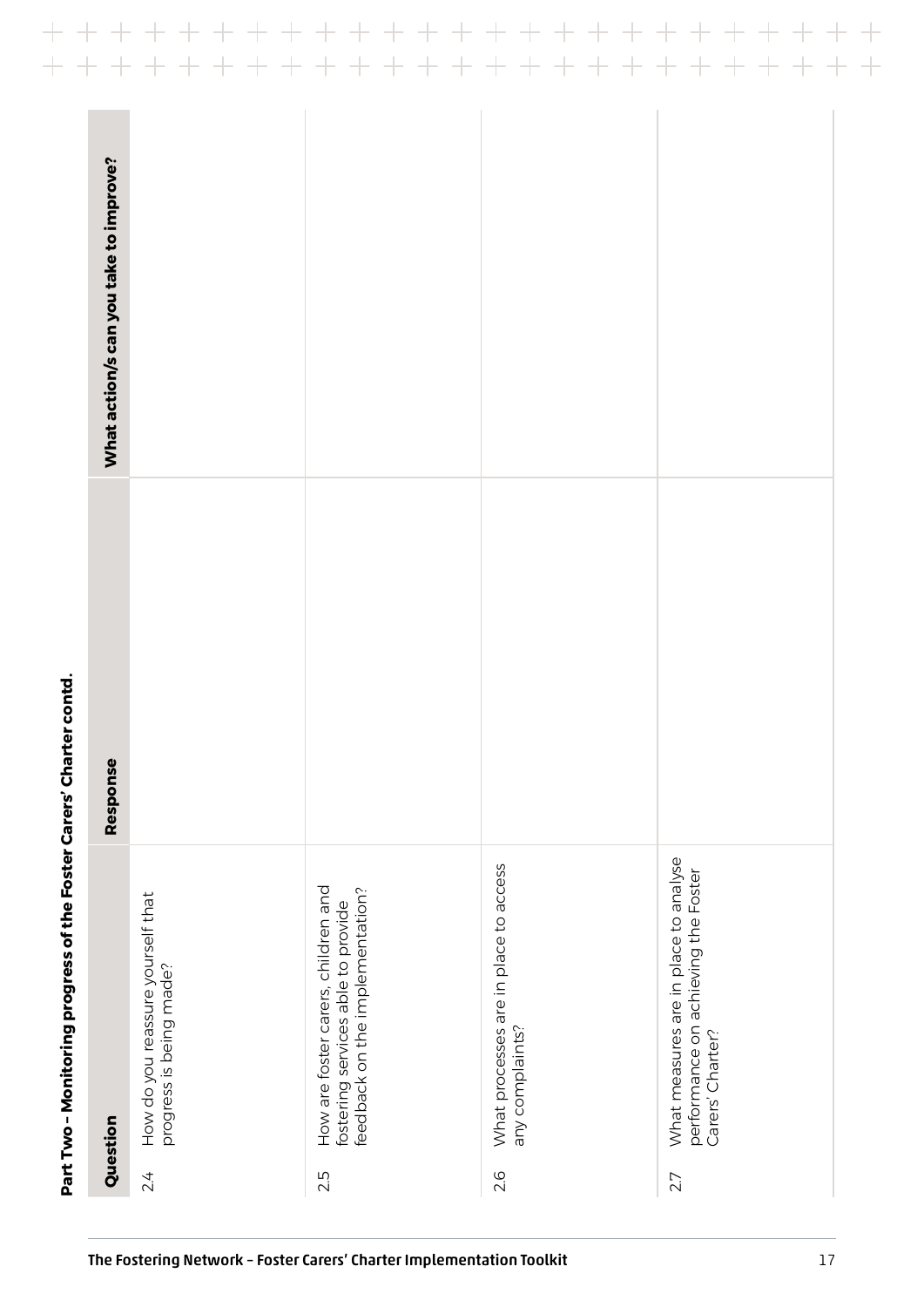| Question                                                                                                          | Response | What action/s can you take to improve? |
|-------------------------------------------------------------------------------------------------------------------|----------|----------------------------------------|
| How is information on progress made<br>available (for example, is there an<br>annual report)?<br>$\frac{8}{2}$    |          |                                        |
| influence decision making and policy<br>How can the analysis of progress<br>development?<br>2.9                   |          |                                        |
| How will you use any lessons learnt<br>and promote areas of good practice?<br><b>210</b>                          |          |                                        |
| How are you kept up to date with Care<br>Inspectorate Wales inspection reports<br>on children's services?<br>2.11 |          |                                        |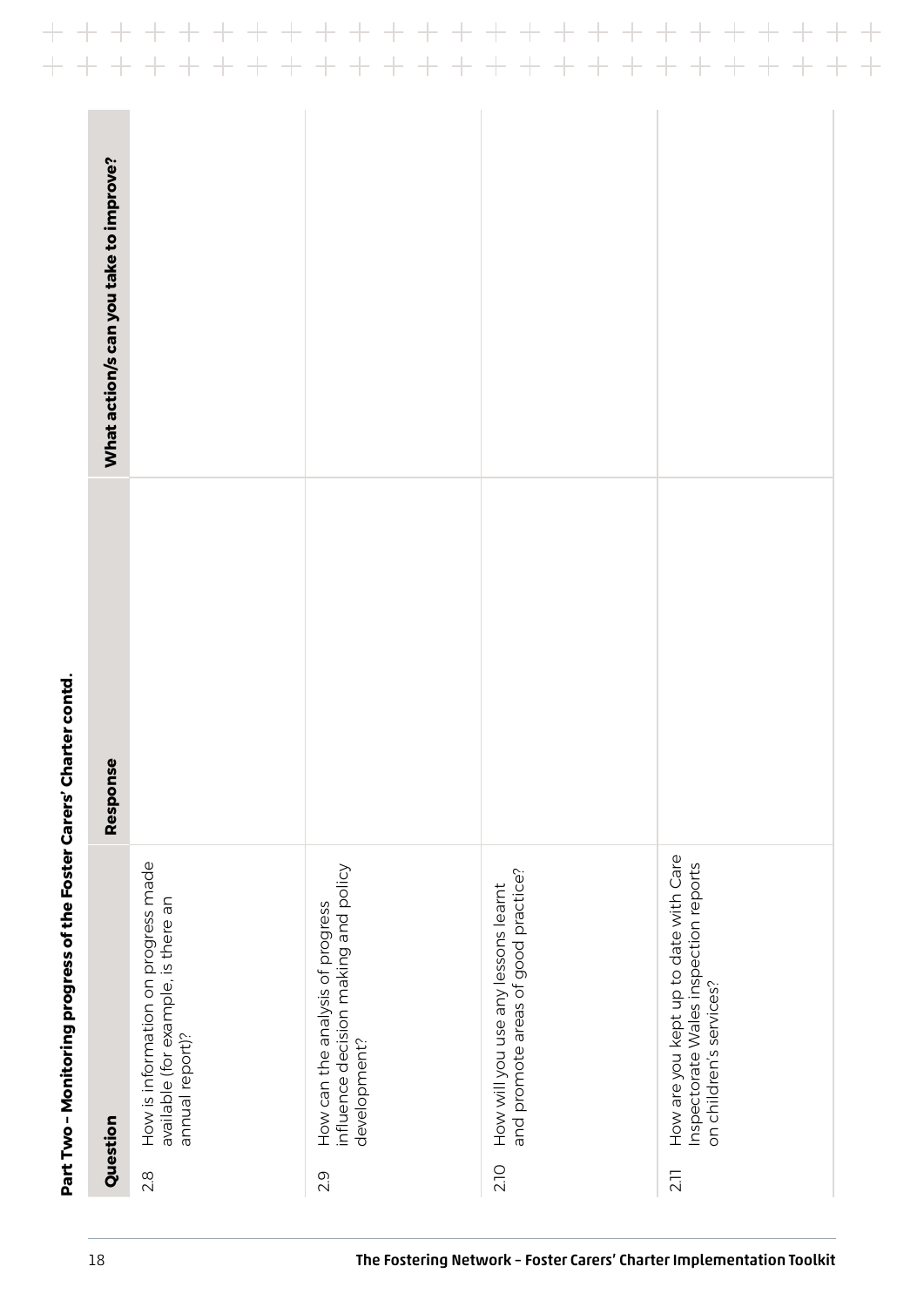|      | Question                                                                                                                                                        | Response | What action/s can you take to improve? |
|------|-----------------------------------------------------------------------------------------------------------------------------------------------------------------|----------|----------------------------------------|
| 2.12 | performance compare with that of<br>How does your local authority's<br>other local authorities?                                                                 |          |                                        |
| 213  | How is feedback on progress provided<br>to all stakeholders?                                                                                                    |          |                                        |
| 2.14 | From what you know, would this care<br>be good enough for your own child?                                                                                       |          |                                        |
| 215  | that it becomes part of your council's<br>an understanding of the charter, so<br>ensure that all stakeholders have<br>What measures are in place to<br>culture? |          |                                        |
| 216  | and acknowledge their achievements?<br>elected members to meet and listen<br>to looked after children to celebrate<br>Are there appropriate activities for      |          |                                        |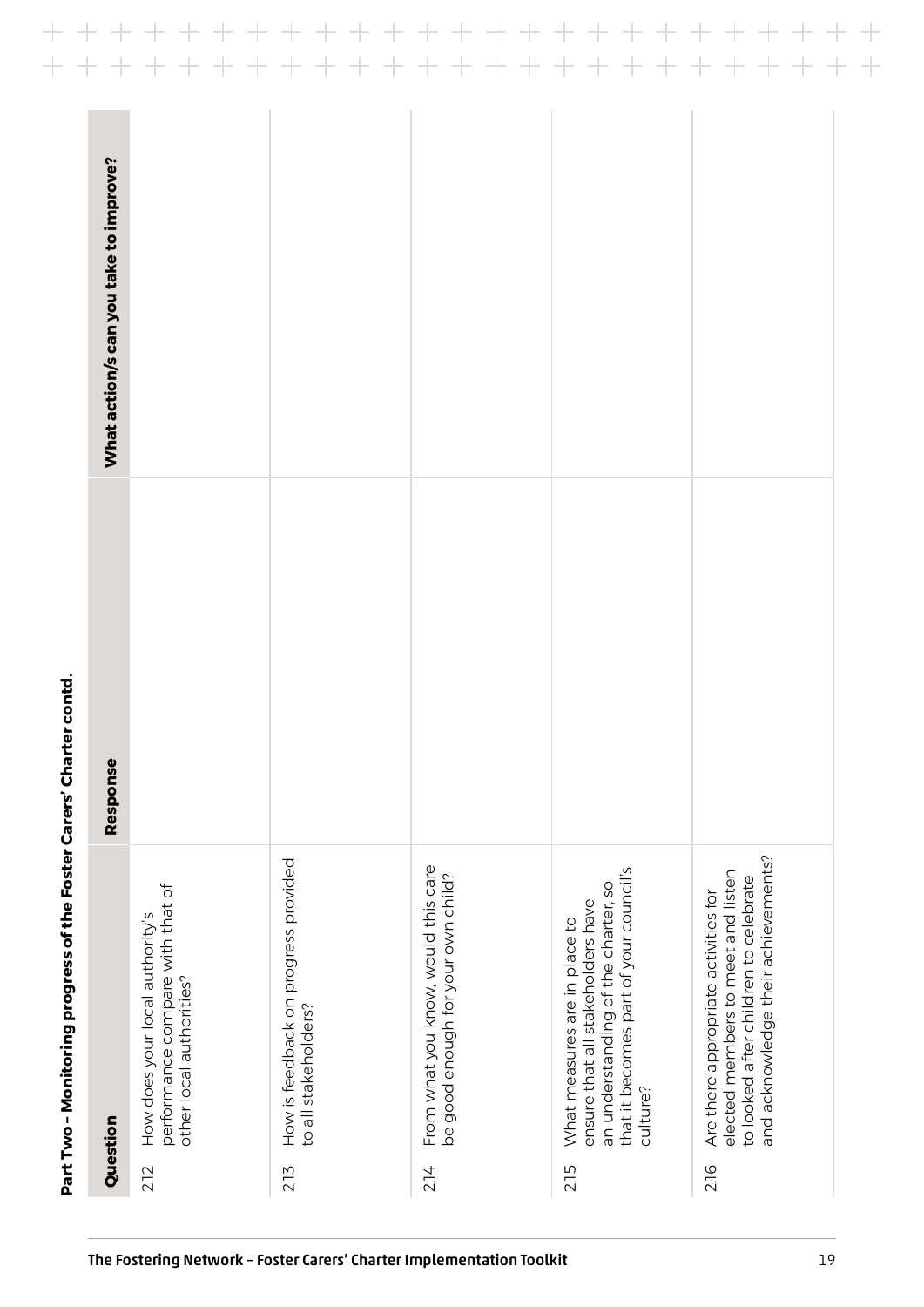| ľ |
|---|
|   |
|   |
|   |
|   |
|   |
|   |
|   |
| ī |
| l |
|   |
| ı |
|   |
| I |
|   |
|   |
| Í |
|   |
|   |
| ı |
|   |
|   |
| ī |
|   |

 $+$ 

 $\begin{array}{c} + \\ + \end{array}$ 

| Part Three - Partners and working together                                                                                                                                                     |          |                                        |
|------------------------------------------------------------------------------------------------------------------------------------------------------------------------------------------------|----------|----------------------------------------|
| Question                                                                                                                                                                                       | Response | What action/s can you take to improve? |
| assist in delivering the Foster Carers'<br>Who are the stakeholders that can<br>Charter?<br>$\overline{5}$ .                                                                                   |          |                                        |
| has the local authority put in place to<br>publicise the charter to stakeholders<br>(for example, via the website, posters<br>What methods of communication<br>or newsletter articles)?<br>3.2 |          |                                        |
| How do you ensure that all partners<br>are aware of, and working towards,<br>the charter?<br>5.3                                                                                               |          |                                        |
|                                                                                                                                                                                                |          |                                        |

 $\frac{+}{+}$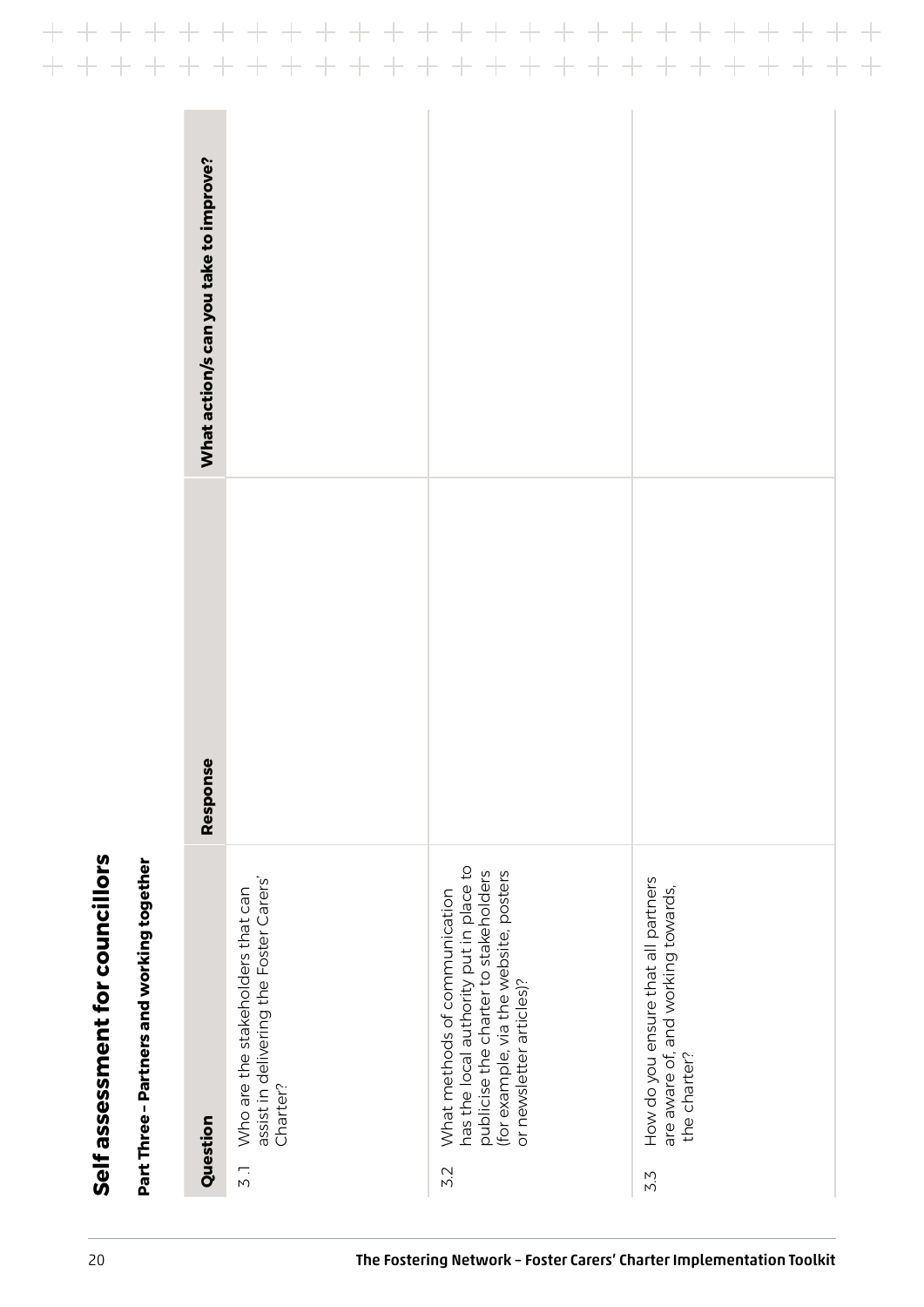|                                        | $\pm$<br>$\pm$<br>$\pm$                                                                | $\pm$<br>$\pm$<br>$\pm$<br>$\pm$<br>$\pm$<br>$\pm$<br>$\pm$                                                                                   | $\boldsymbol{+}$<br>$\pm$<br>$\pm$<br>$\pm$<br>$\boldsymbol{+}$<br>$\pm$<br>$\pm$ | $\pm$<br>$\pm$<br>$\pm$ |
|----------------------------------------|----------------------------------------------------------------------------------------|-----------------------------------------------------------------------------------------------------------------------------------------------|-----------------------------------------------------------------------------------|-------------------------|
| What action/s can you take to improve? |                                                                                        |                                                                                                                                               |                                                                                   |                         |
| Response                               |                                                                                        |                                                                                                                                               |                                                                                   |                         |
| Question                               | charter exist to assist with partnership<br>What agreements other than the<br>working? | ensure that foster carers are enabled<br>implementation of the charter?<br>to participate as partners in the<br>What measures are in place to | How are foster carers and children<br>involved in decisions?                      |                         |
|                                        | 3.4                                                                                    | З.5                                                                                                                                           | 3.6                                                                               |                         |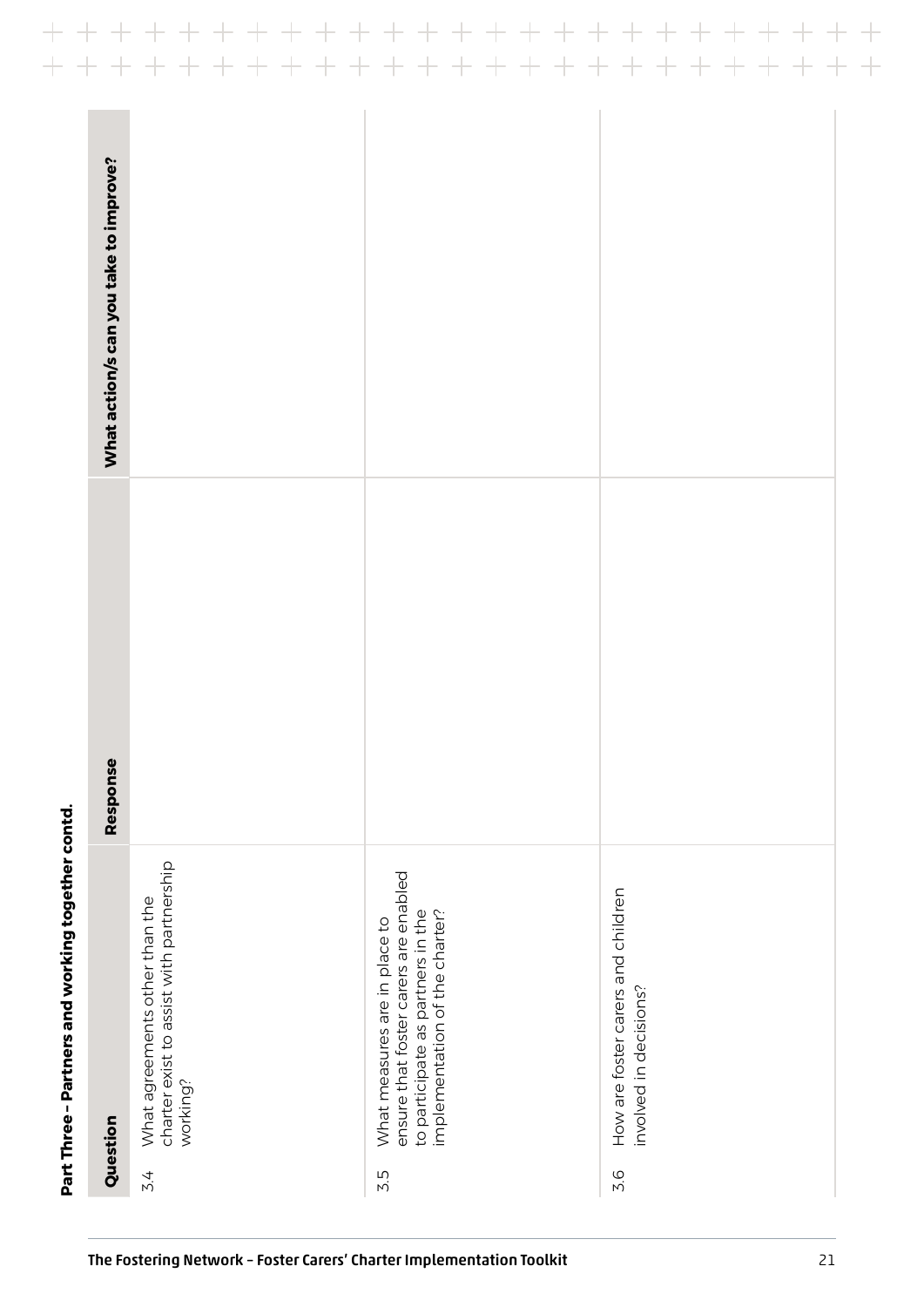|                                                                                                                                                       | Response | What action/s can you take to improve? |
|-------------------------------------------------------------------------------------------------------------------------------------------------------|----------|----------------------------------------|
| communication with stakeholders are<br>How do you ensure that methods of<br>effective and efficient?                                                  |          |                                        |
| goals and strategy? Are the timescales<br>with stakeholders/partners to discuss<br>What provisions are in place to work<br>reasonable and achievable? |          |                                        |
| supported? What else needs to be in<br>for joint working and how are these<br>What opportunities are available                                        |          |                                        |
| How are partners held to account?                                                                                                                     |          |                                        |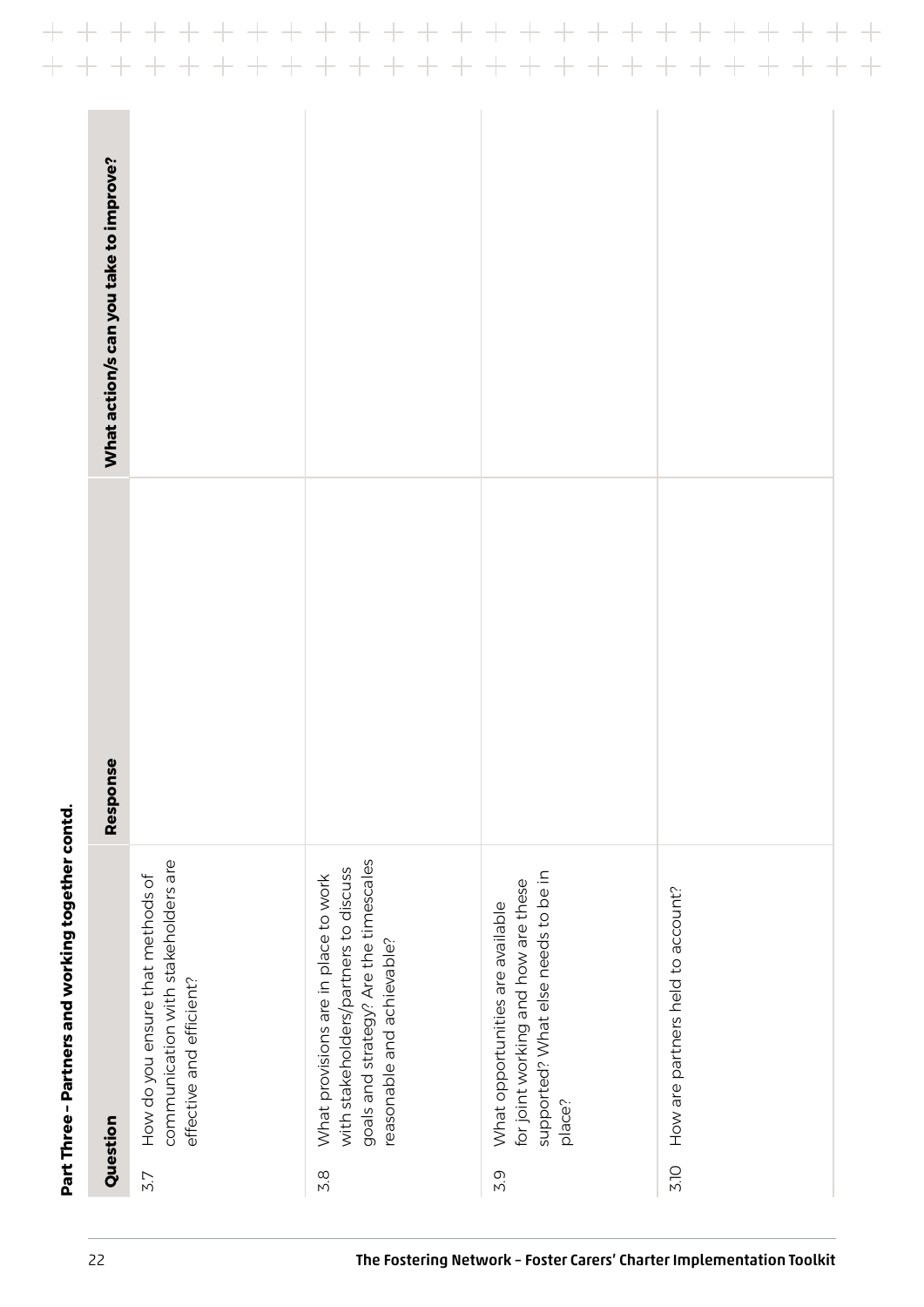|                            | What action/s can you take to improve? |                                                                                            |                                                                                                |                                           |
|----------------------------|----------------------------------------|--------------------------------------------------------------------------------------------|------------------------------------------------------------------------------------------------|-------------------------------------------|
|                            | Response                               |                                                                                            |                                                                                                |                                           |
| Part Four-National support | Question                               | Where do you go for support on a<br>local, regional and national basis?<br>$4\overline{1}$ | Are there any partner councils which<br>can assist and are held up as best<br>practice?<br>4.2 | How is best practice disseminated?<br>4.3 |

# Self assessment for councillors **Self assessment for councillors**

The Fostering Network – Foster Carers' Charter Implementation Toolkit 23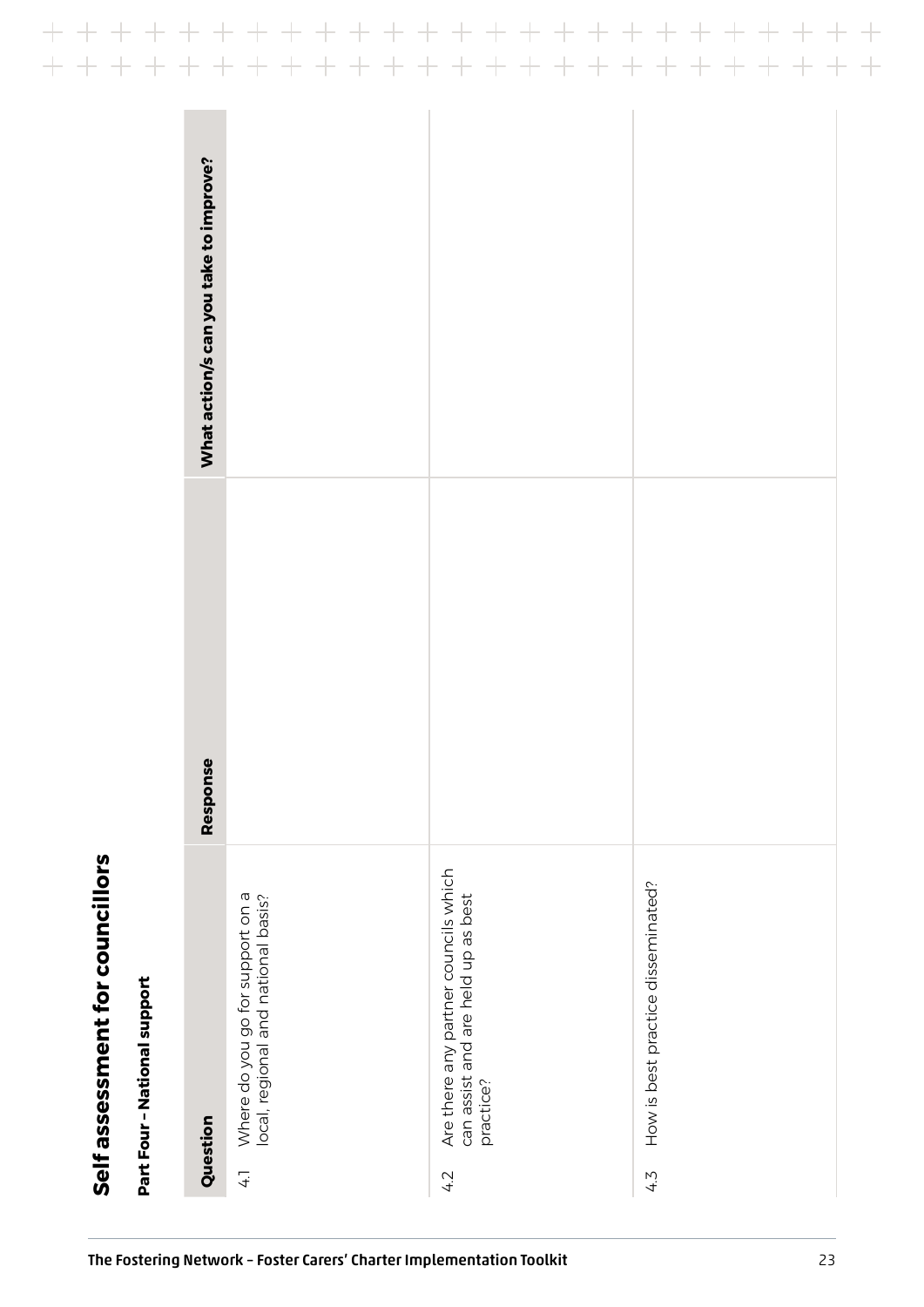<span id="page-23-0"></span>

| How have you publicised/can you<br>publicise the charter? | service, is key to the introduction and<br>implementation of the charter?<br>Who, within your department/ |
|-----------------------------------------------------------|-----------------------------------------------------------------------------------------------------------|
|                                                           |                                                                                                           |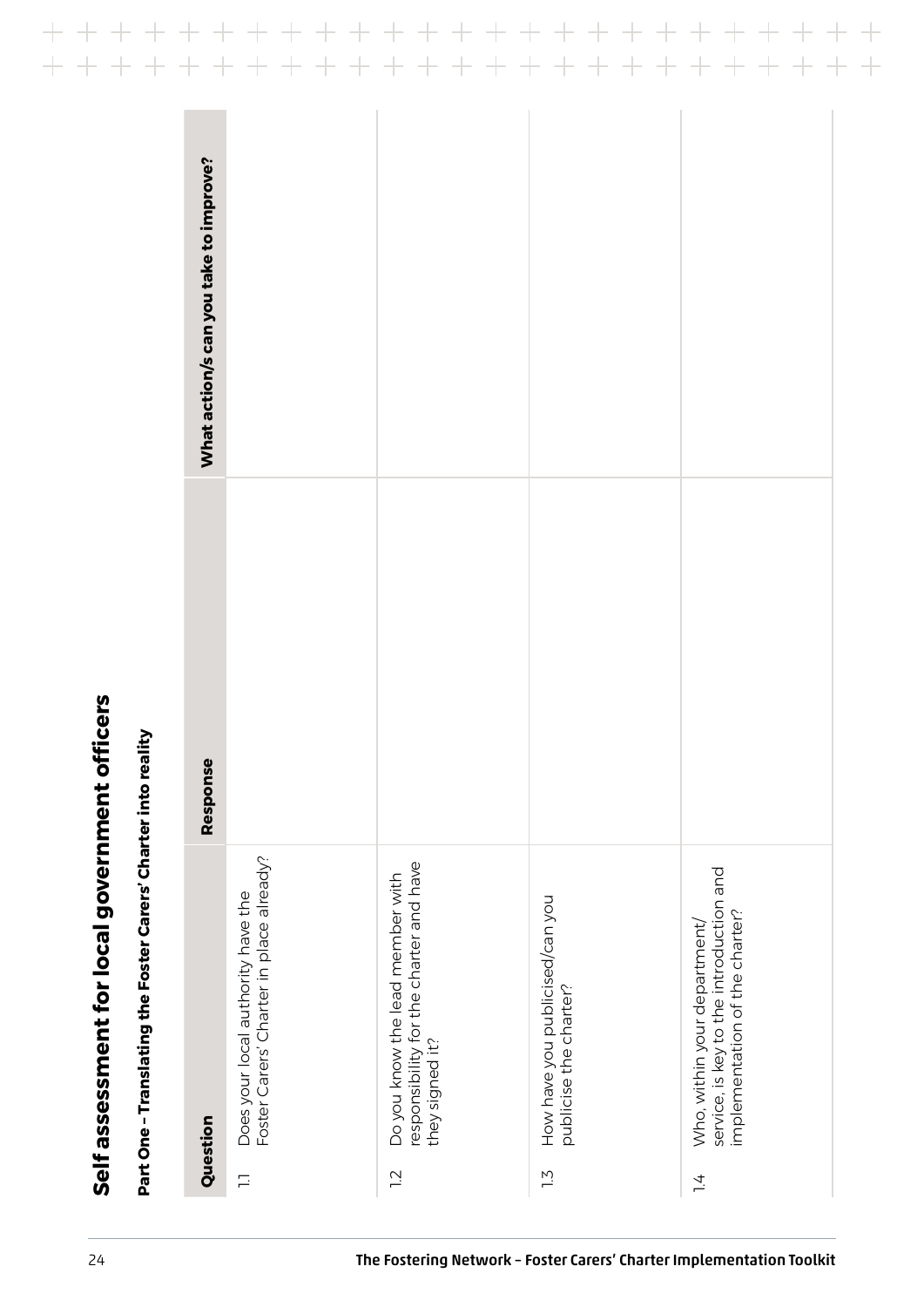| that all stakeholders within your remit<br>What steps have you taken to ensure      |
|-------------------------------------------------------------------------------------|
| so that it becomes part of the culture?<br>have an understanding of the charter,    |
|                                                                                     |
| introducing elected members to the                                                  |
|                                                                                     |
| Getting information when it is needed<br>is vital for foster carers to provide care |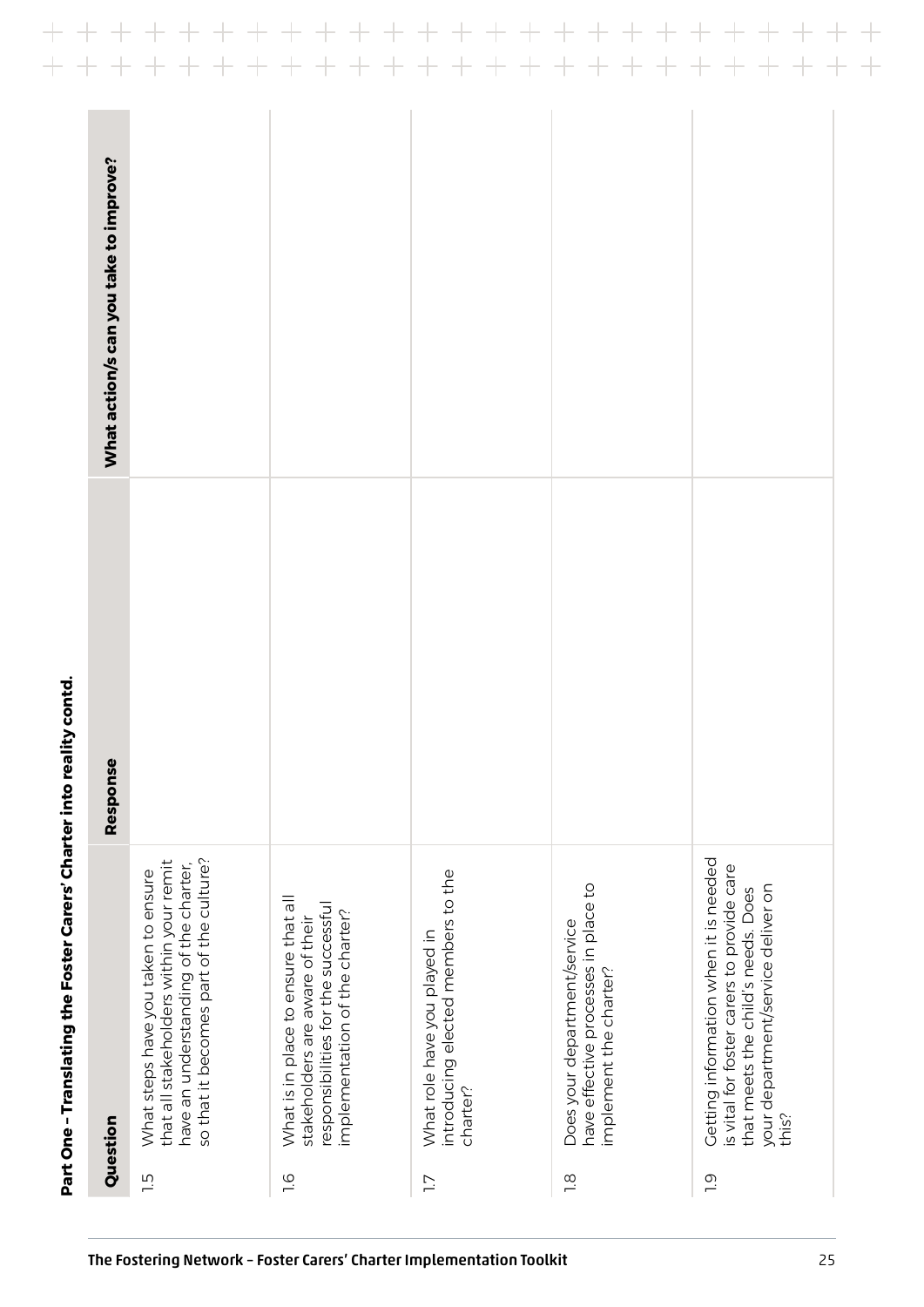| What action/s can you take to improve?                                                                  |                                                                  |                                                                                                  |
|---------------------------------------------------------------------------------------------------------|------------------------------------------------------------------|--------------------------------------------------------------------------------------------------|
| $\mathbf{a}$<br><b>Respons</b>                                                                          |                                                                  |                                                                                                  |
| implementation of the Foster Carers'<br>to monitor progress against the<br>What mechanisms are in place | arrangements relating to the charter?<br>What are the governance | implementation of the charter?<br>that progress is being made on<br>How do you reassure yourself |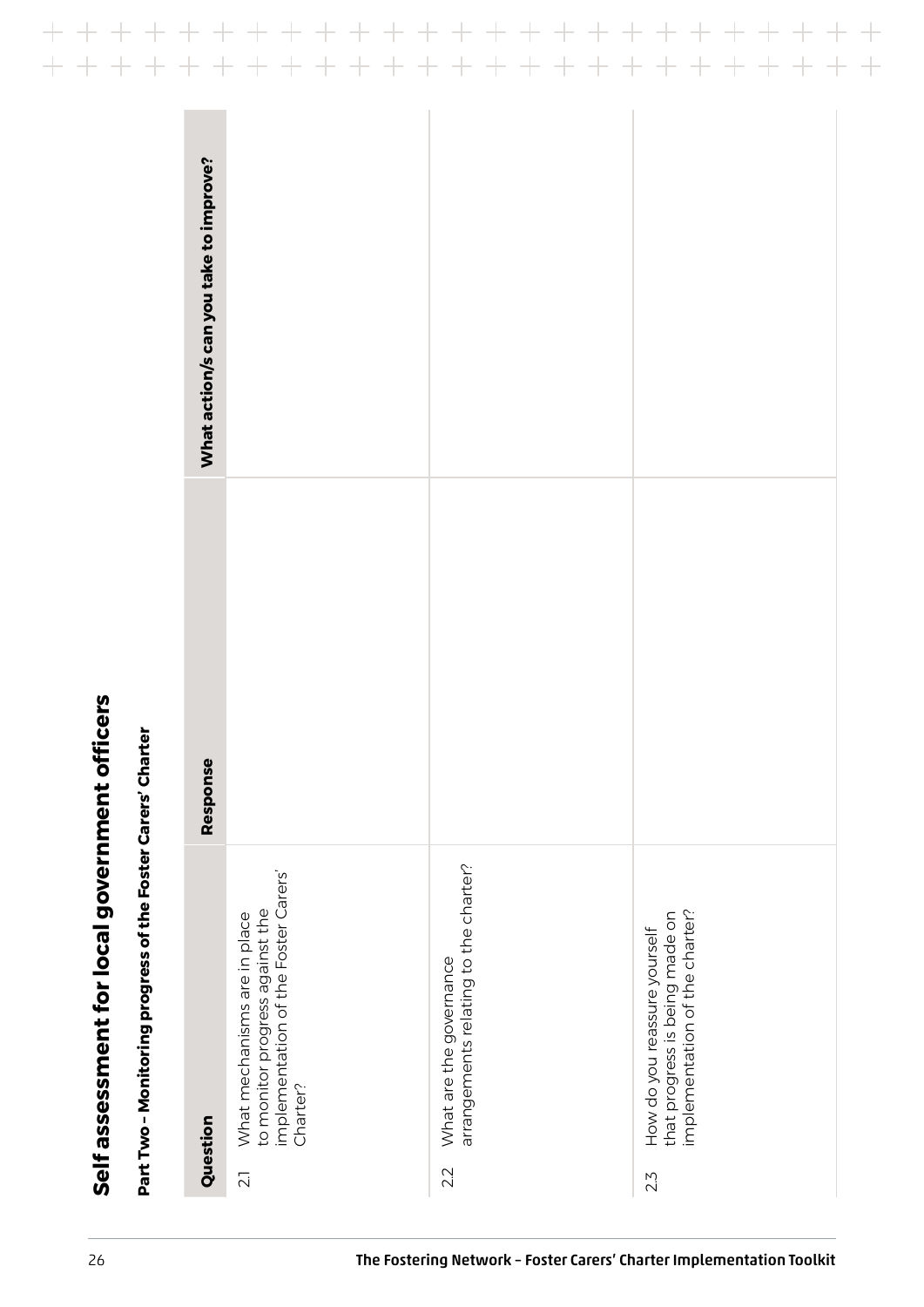|                                        |                                                            | $\pm$<br>$\pm$<br>$\hspace{0.1mm} +$<br>$\rightarrow$                                                        | $\qquad \qquad +$<br>$\hspace{0.1cm} + \hspace{0.1cm}$<br>$\qquad \qquad +$<br>$\qquad \qquad +$<br>$\!+\!$<br>$\pm$ | $\hspace{0.1mm}$ $\hspace{0.1mm}$<br>$\qquad \qquad \, +$<br>$\overline{\phantom{0}}$<br>$\!$ $\!$ |
|----------------------------------------|------------------------------------------------------------|--------------------------------------------------------------------------------------------------------------|----------------------------------------------------------------------------------------------------------------------|----------------------------------------------------------------------------------------------------|
| What action/s can you take to improve? |                                                            |                                                                                                              |                                                                                                                      |                                                                                                    |
| Response                               |                                                            |                                                                                                              |                                                                                                                      |                                                                                                    |
| Question                               | Who do you tell if the charter is not<br>being adhered to? | How are foster carers, children and<br>feedback on the implementation?<br>fostering services able to provide | How do you access good practice<br>examples to learn from?                                                           | performance on achieving the charter?<br>What measures are in place to analyse                     |
|                                        | 24                                                         | 2.5                                                                                                          | 2.6                                                                                                                  | 27                                                                                                 |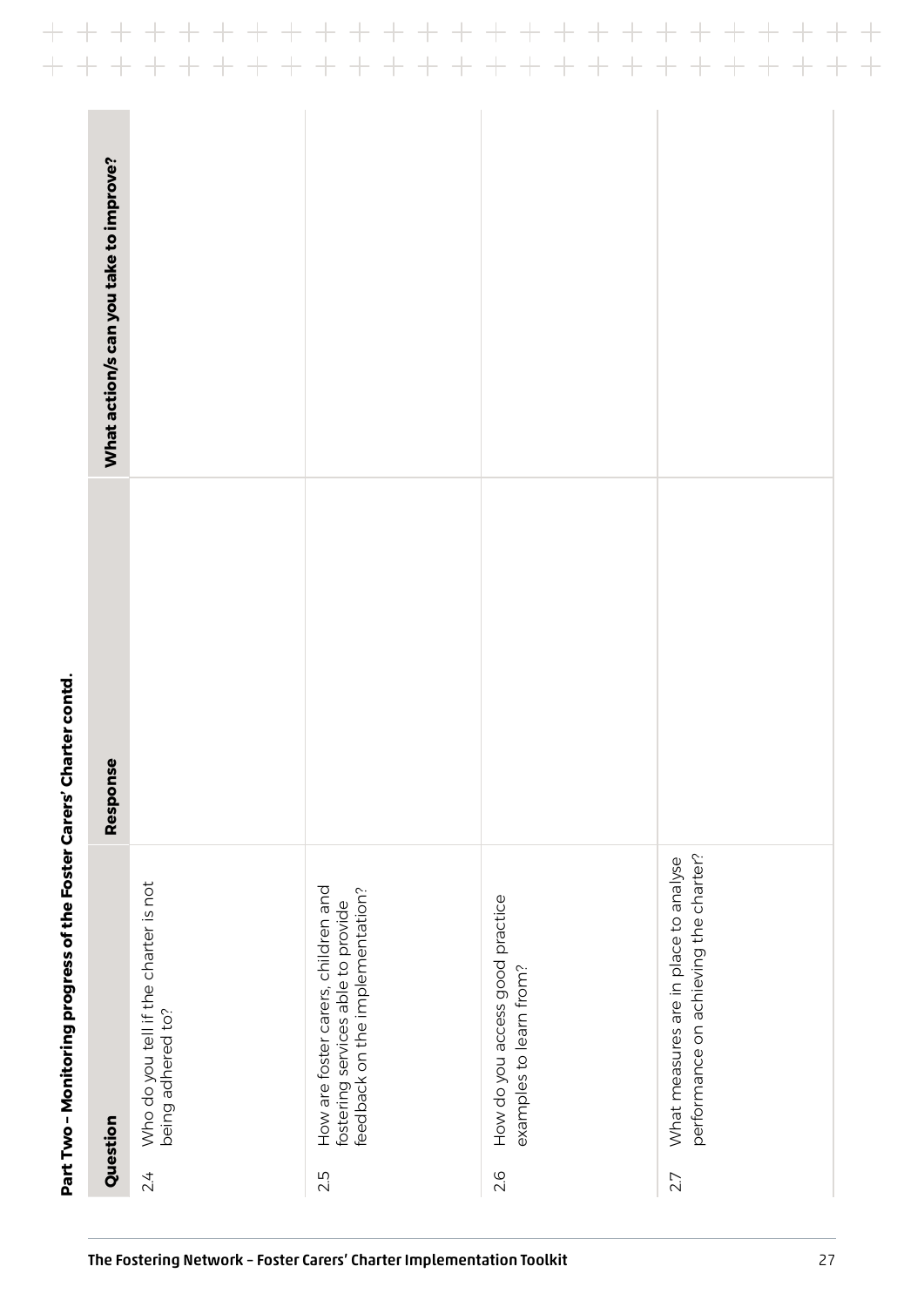|               | Question                                                                                                                                           | Response | What action/s can you take to improve? |
|---------------|----------------------------------------------------------------------------------------------------------------------------------------------------|----------|----------------------------------------|
| $\frac{8}{2}$ | How will you use any lessons learnt<br>and promote good practice?                                                                                  |          |                                        |
| 2.9           | How is feedback on progress shared<br>with stakeholders?                                                                                           |          |                                        |
| <b>210</b>    | children in your local authority to be<br>learnt about the care of looked after<br>Would you consider what you have<br>good enough for your child? |          |                                        |
| 2.11          | place to learn lessons from complaints<br>monitored? What measures are in<br>How are complaints received and<br>to improve services?               |          |                                        |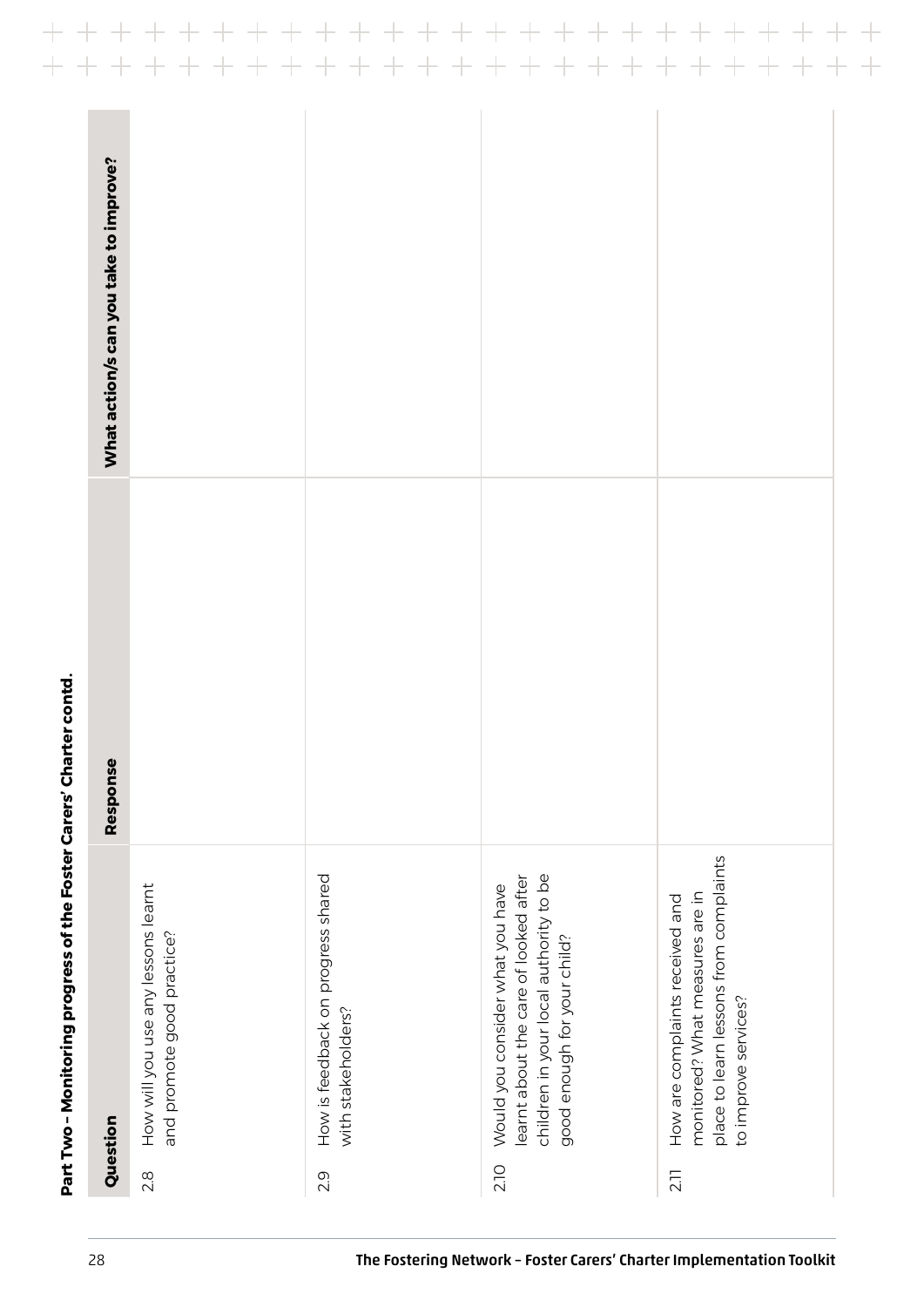| I                                                                                           |  |
|---------------------------------------------------------------------------------------------|--|
|                                                                                             |  |
|                                                                                             |  |
|                                                                                             |  |
|                                                                                             |  |
| ֧֖֧֧֧֧֧֧֧֧֧֧֧֧֚֚֚֚֚֚֚֚֚֚֚֚֚֚֚֚֚֚֚֝֝֓֝֓֝֬֝֓֝֬֝֓֝֬֝֓֓֝֬֝֬֝֬֝֬                                 |  |
|                                                                                             |  |
|                                                                                             |  |
|                                                                                             |  |
|                                                                                             |  |
| İ                                                                                           |  |
|                                                                                             |  |
|                                                                                             |  |
|                                                                                             |  |
|                                                                                             |  |
| J                                                                                           |  |
| -<br> <br> <br>l                                                                            |  |
|                                                                                             |  |
|                                                                                             |  |
| ֚֚֞                                                                                         |  |
|                                                                                             |  |
|                                                                                             |  |
|                                                                                             |  |
|                                                                                             |  |
| ֚֚֬                                                                                         |  |
|                                                                                             |  |
|                                                                                             |  |
| İ                                                                                           |  |
|                                                                                             |  |
| l                                                                                           |  |
| ĺ                                                                                           |  |
| i<br>I                                                                                      |  |
| ı                                                                                           |  |
| ֧֖֖֖֖֖֖֖֖֖֧֖֖֖֖֖֖֧֖֧֖֧֧֧֧֧֧֖֧֖֧֧֧֧֧֧֚֚֚֚֚֚֚֚֚֚֚֚֚֚֚֚֚֬֝֝֓֝֓֝֓֓֓֝֬֓֓֓֝֬֓֓֞֝֬֝֓֞֝֬֓֓֝֬֝֬<br>i |  |

| ۱<br>Ï<br>۱<br>۱ |
|------------------|
|                  |
| ı<br>۱<br>I      |
|                  |
| I                |
|                  |
| l<br>۱           |
|                  |
|                  |
| l                |
| l                |
| i                |
|                  |
| I                |
| ı                |
|                  |
|                  |
|                  |
|                  |
|                  |
| l                |
|                  |
| ۱                |
|                  |

|                         | Part Three - Partners and working together                                                                                              |          |                                        |
|-------------------------|-----------------------------------------------------------------------------------------------------------------------------------------|----------|----------------------------------------|
| Question                |                                                                                                                                         | Response | What action/s can you take to improve? |
| $\overline{\mathbf{5}}$ | on your local authority's website and is<br>Is the Foster Carers' Charter publicised<br>it accessible in alternative formats?           |          |                                        |
| 32                      | organisation actively promote the<br>Does your children's services<br>department and the wider<br>Foster Carers' Charter?               |          |                                        |
| Σ.3                     | Does the local authority provide joint<br>charter and each other's roles and<br>training to raise awareness of the<br>responsibilities? |          |                                        |
| 3.4                     | responsibilities and accountability?<br>Are partners aware of their                                                                     |          |                                        |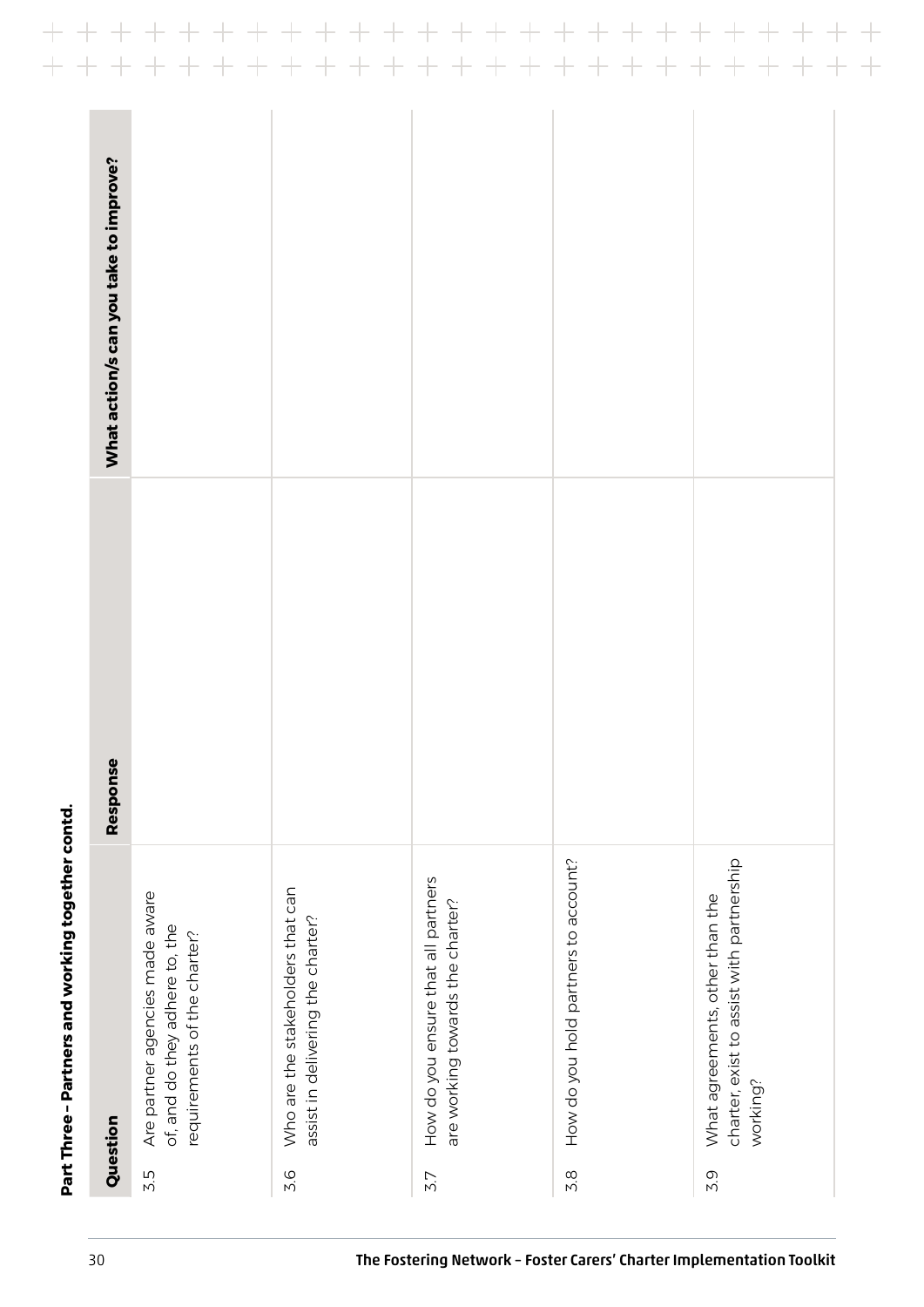| offer 24-hour support to foster carers?<br>decisions to ensure that children can<br>How are foster carers and children<br>involved in decisions, training and<br>What mechanisms are in place to<br>to foster carers to make everyday<br>What level of autonomy is given<br>feel part of the family?<br>other initiatives? |  |
|----------------------------------------------------------------------------------------------------------------------------------------------------------------------------------------------------------------------------------------------------------------------------------------------------------------------------|--|
|                                                                                                                                                                                                                                                                                                                            |  |
|                                                                                                                                                                                                                                                                                                                            |  |
|                                                                                                                                                                                                                                                                                                                            |  |
| What support is provided locally for<br>foster carers and their families to<br>share experiences?                                                                                                                                                                                                                          |  |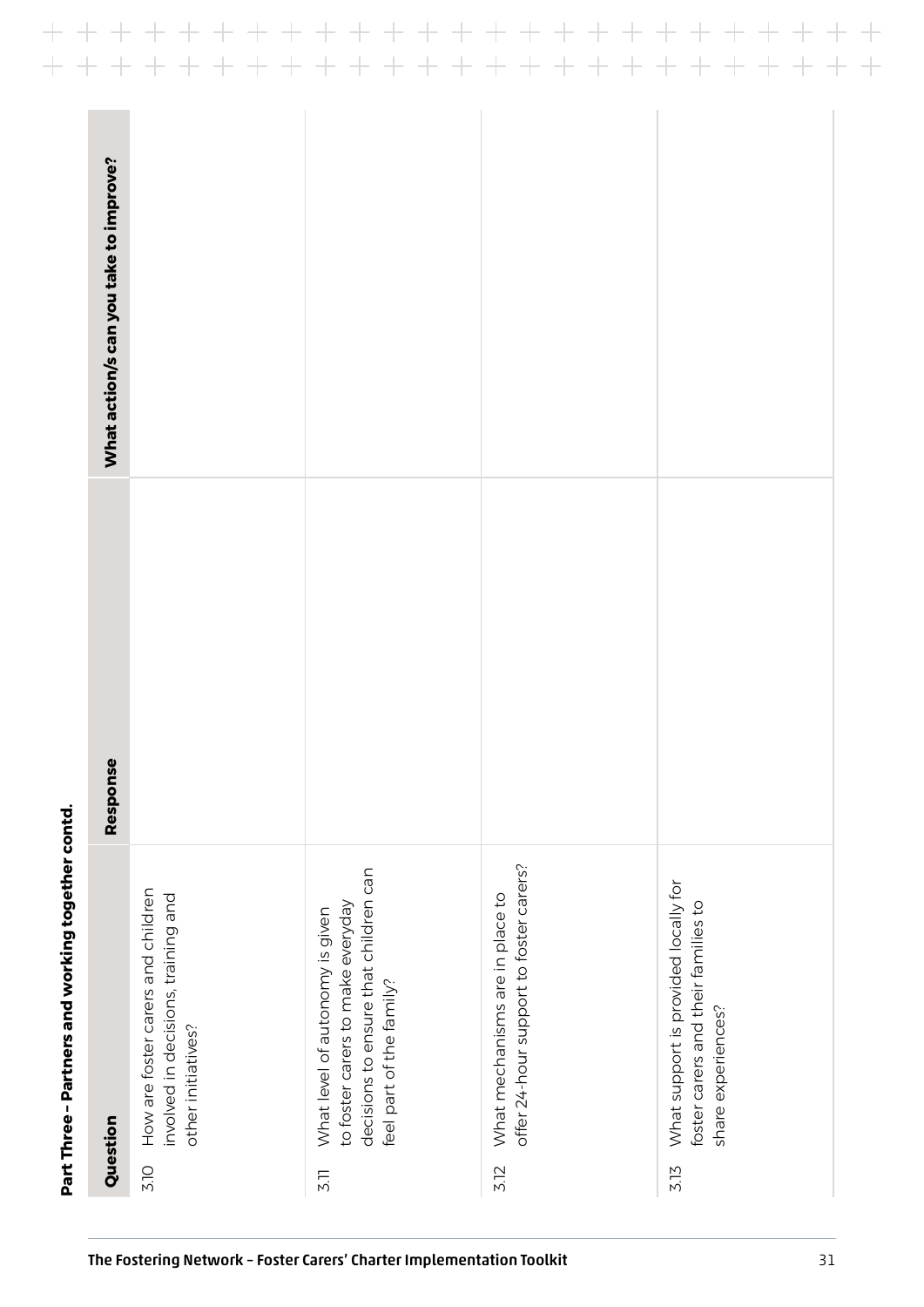| What action/s can you take to improve?<br><b>Se</b><br>Respon                       | Are there any partner councils which            | link to and complement the National<br>How does the Foster Carers' Charter |
|-------------------------------------------------------------------------------------|-------------------------------------------------|----------------------------------------------------------------------------|
| Where do you go for support on a<br>local, regional and national basis?<br>Question | can assist and are held up as best<br>practice? | Fostering Framework?                                                       |

 $\qquad \qquad +$ 

 $\!+\!$ 

 $+$ 

 $\pm$ 

 $\!+\!$ 

 $\frac{1}{\sqrt{2}}$ 

 $+$ 

+ + + + + + + + + +

 $\!+\!$ 

 $\overline{+}$ 

 $+$ 

 $+$ 

 $+ +$ 

 $\pm$ 

 $+$ 

 $\! + \!$ 

 $++ +$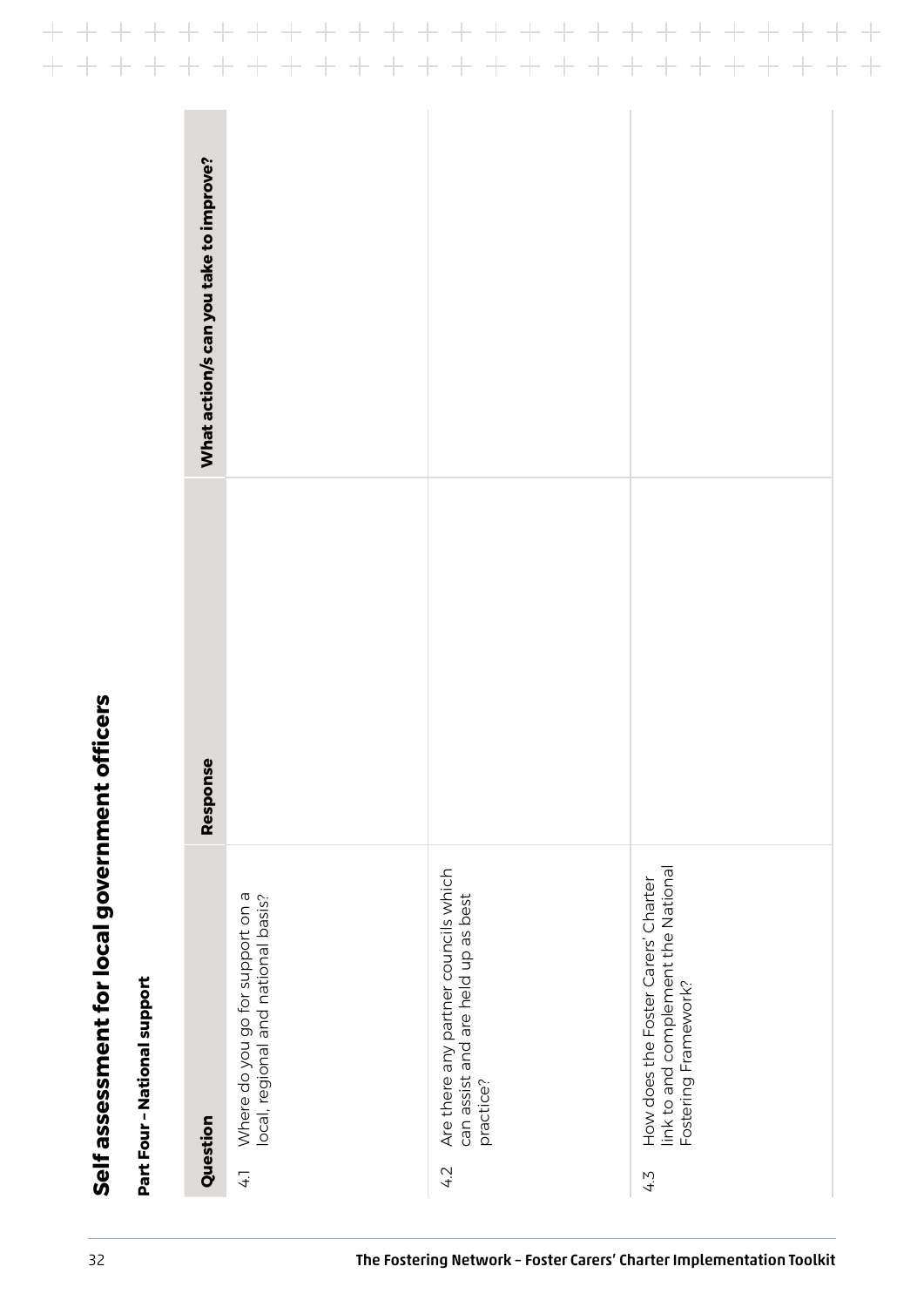## <span id="page-32-0"></span>**The role of foster carers**

Foster carers can transform the lives of the young people that they work with, bringing stability and security when a child is most in need.

They care for the child's physical needs (providing a place to sleep, food, drink and warmth), but also for their emotional needs (enabling them to feel valued and listened to, and helping them to come to terms with past difficulties). Foster carers also assist children to take their place in society by supporting their education, helping them manage their behaviour and preparing them for independent living.

Foster carers look after the children in their care 24 hours a day, seven days a week and, therefore, will typically be best placed to comment on their behaviour, moods and reactions. Often the child confides in the foster carer and, where a child is unable to communicate this to children's services, their foster carer will act as an advocate on his or her behalf.

Fostering is a multi-faceted role, which will inevitably have an impact upon the foster carer, their family and community. All partners need to remain mindful of the demands of fostering and respect the fact that foster carers will need to consider their own needs and those of others in their home when making decisions about whether to accept or continue with a particular placement.

Everyone involved in fostering should have an appreciation of the demanding and varied task that foster carers undertake. Foster carers are core members of the team working with fostered children, and should be recognised and respected by all stakeholders for the knowledge, skills and experience they bring to their role.

As we emphasised earlier, the Foster Carers' Charter, which is agreed by fostering services and their foster carers, will help to ensure that foster carers are regarded as full members of the team working with the child. Foster carers also have a key role in the effective implementation of the Foster Carers' Charter.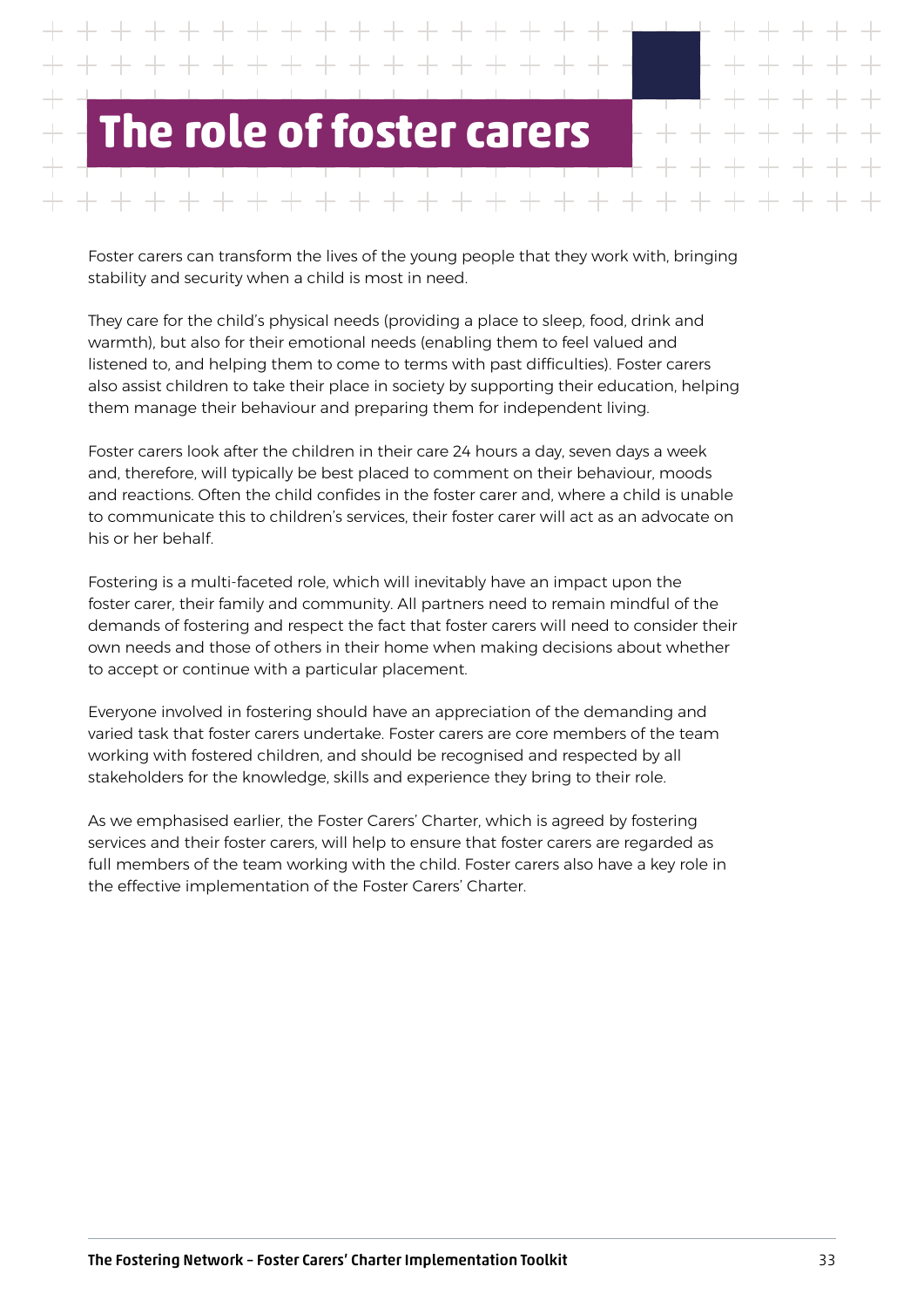#### **The importance of foster carers participating in the self-assessment process**

In Wales, the services on both a local and regional level, who are most closely concerned with the care of looked after children and young people, their education, leisure and healthcare, are referred to as the 'corporate parents'. Children and young people are a social responsibility.

When foster carers are first approved, their main interest is in looking after the children or young people in their care. Initially, they may not be interested in how local authority services are organised and structured. However, as foster carers gain more skills and experience, they will tell you that it is worth knowing how corporate parenting works.

Knowing how the different services, teams and social workers relate to one another, and about their relevant policies and guidance material, will significantly help a foster carer. It will help them to be able to deal with issues such as safer caring, and also help them in supporting and advocating for the children or young people in their care.

The Fostering Network supports a risk sensible approach to safer caring, which challenges the risk averse culture that has developed within some aspects of children's social care across the UK. This risk sensible, or risk aware, approach introduces a way of thinking about principles for safeguarding children and young people in foster care, at the same time as offering guidance to protect foster carers and their families from complaints and allegations. Find out more in our publication [Safer Caring](http://fosteringresources.co.uk/?cid=1&sid=4&pid=497) which is a vital resource for everyone involved in the care of fostered children and young people.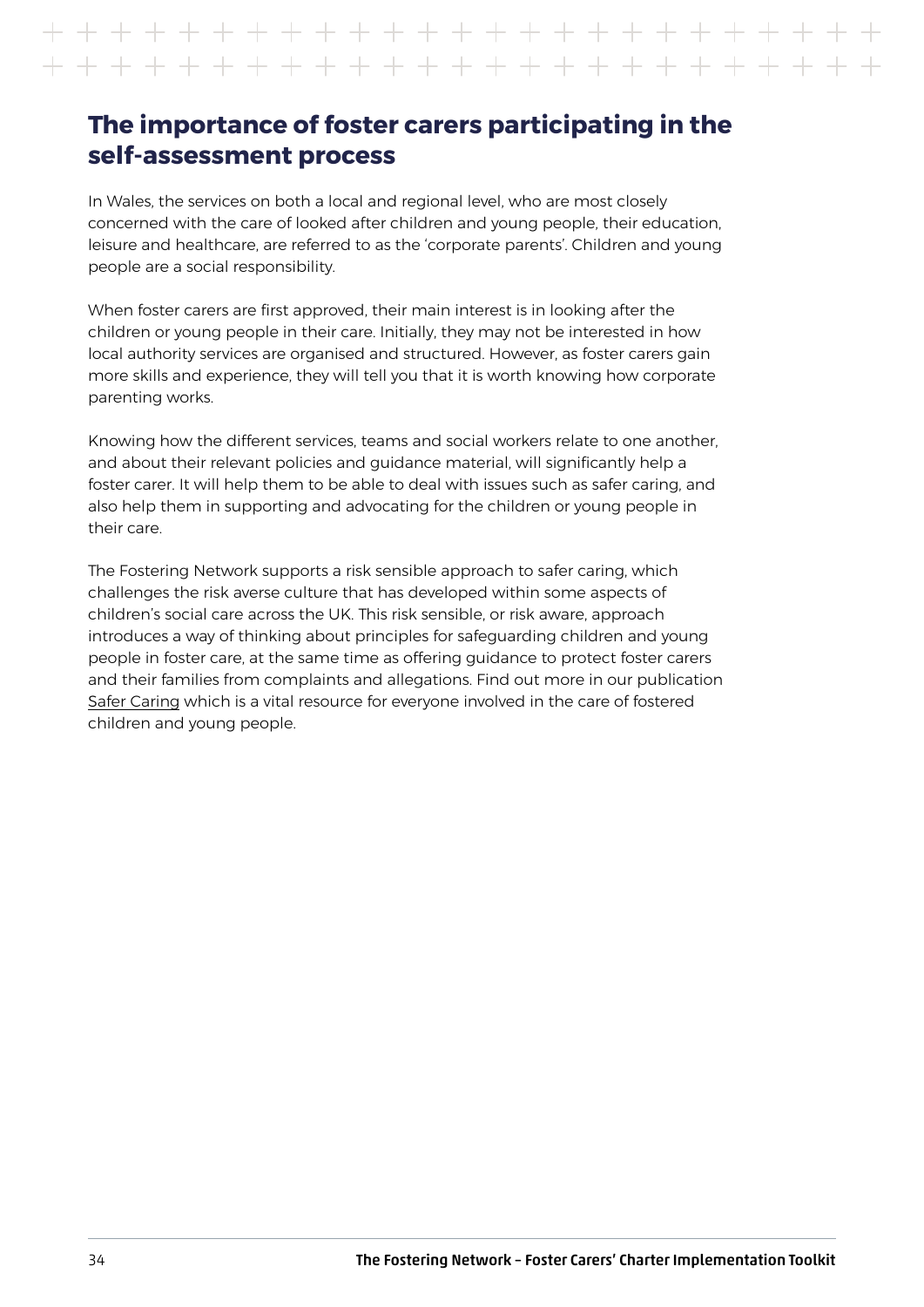<span id="page-34-0"></span>

| Response | What action/s can you take to improve?   |                                       |                                      |
|----------|------------------------------------------|---------------------------------------|--------------------------------------|
|          | Foster Carers' Charter in place already? | Do you know the lead councillor who   | supported to look after children and |
|          | Does your fostering service have the     | has responsibility for delivering the | How are you assessed, trained and    |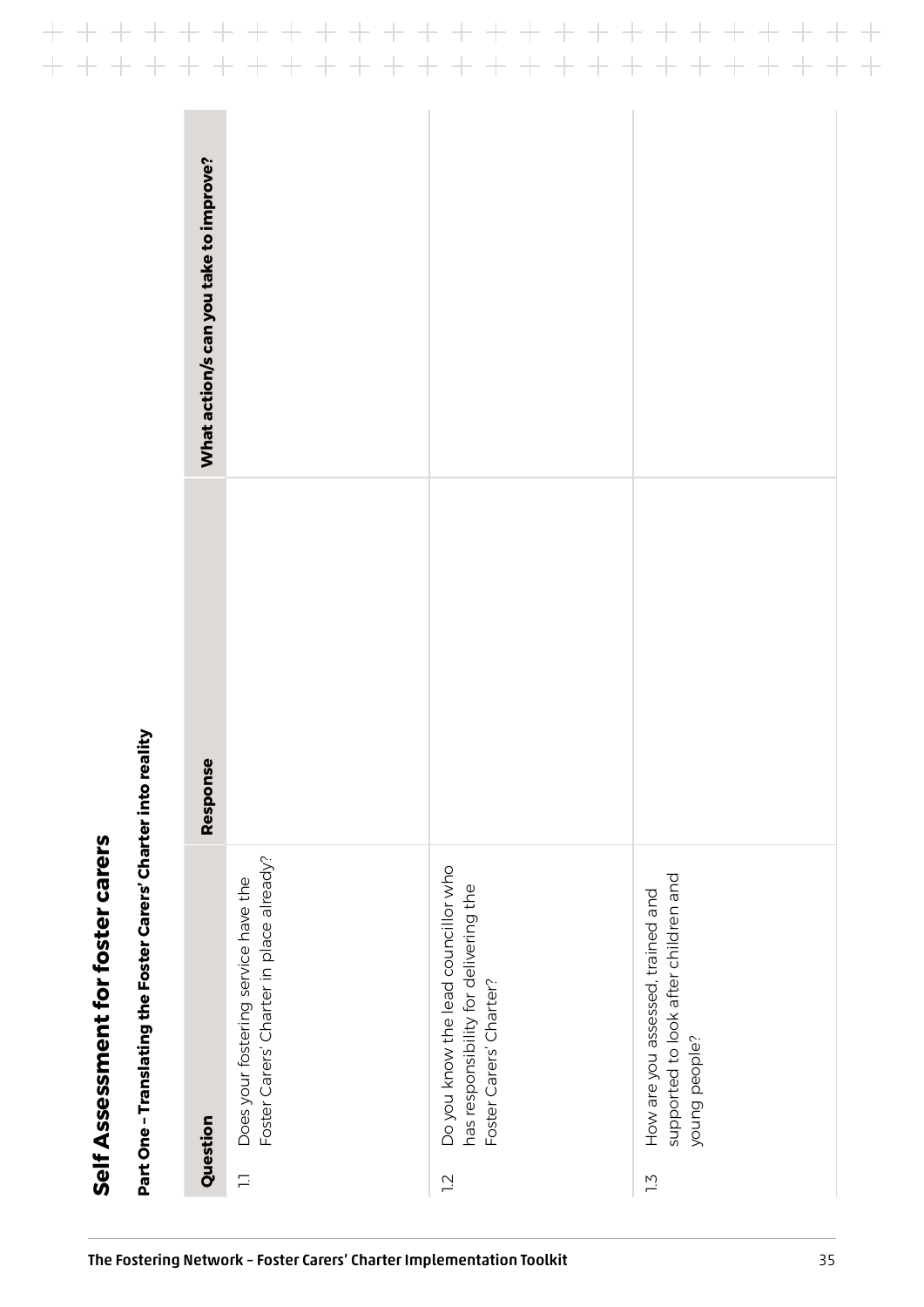| Question                                                                                                                  | Response | What action/s can you take to improve? |
|---------------------------------------------------------------------------------------------------------------------------|----------|----------------------------------------|
| positive role model to children and<br>How do you present yourself as a<br>young people?                                  |          |                                        |
| making and planning with other<br>How involved are you in decision<br>partners in the fostering service?                  |          |                                        |
| How effective are the relationships<br>fostering team and the children in<br>between all the members of the<br>your care? |          |                                        |
| Is there a fostering handbook in place<br>in your fostering service?                                                      |          |                                        |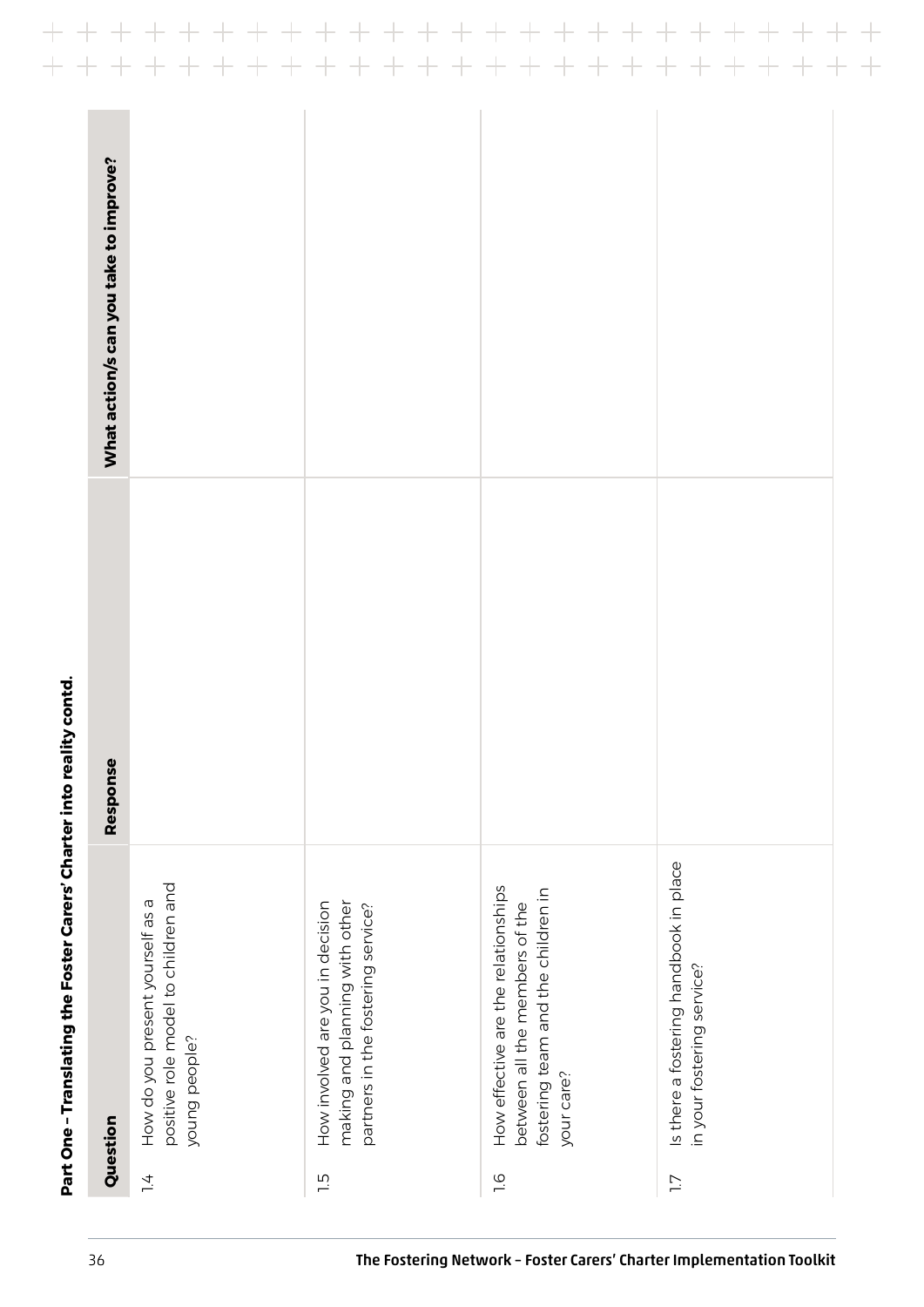|                                                                                                                                                     | Response | What action/s can you take to improve? |
|-----------------------------------------------------------------------------------------------------------------------------------------------------|----------|----------------------------------------|
| other than your handbook, such as<br>Do you have access to information<br>the fostering service's policies and<br>guidance, in their original form? |          |                                        |
| Is the authority that is delegated to<br>you to make decisions on behalf of<br>children and young people made                                       |          |                                        |
| What is the structure of the authority<br>responsible for the care plans of the<br>children you are caring for?                                     |          |                                        |
| and where are they located in the<br>Who is the manager bridging the<br>fostering and child care teams,<br>authority's structure?                   |          |                                        |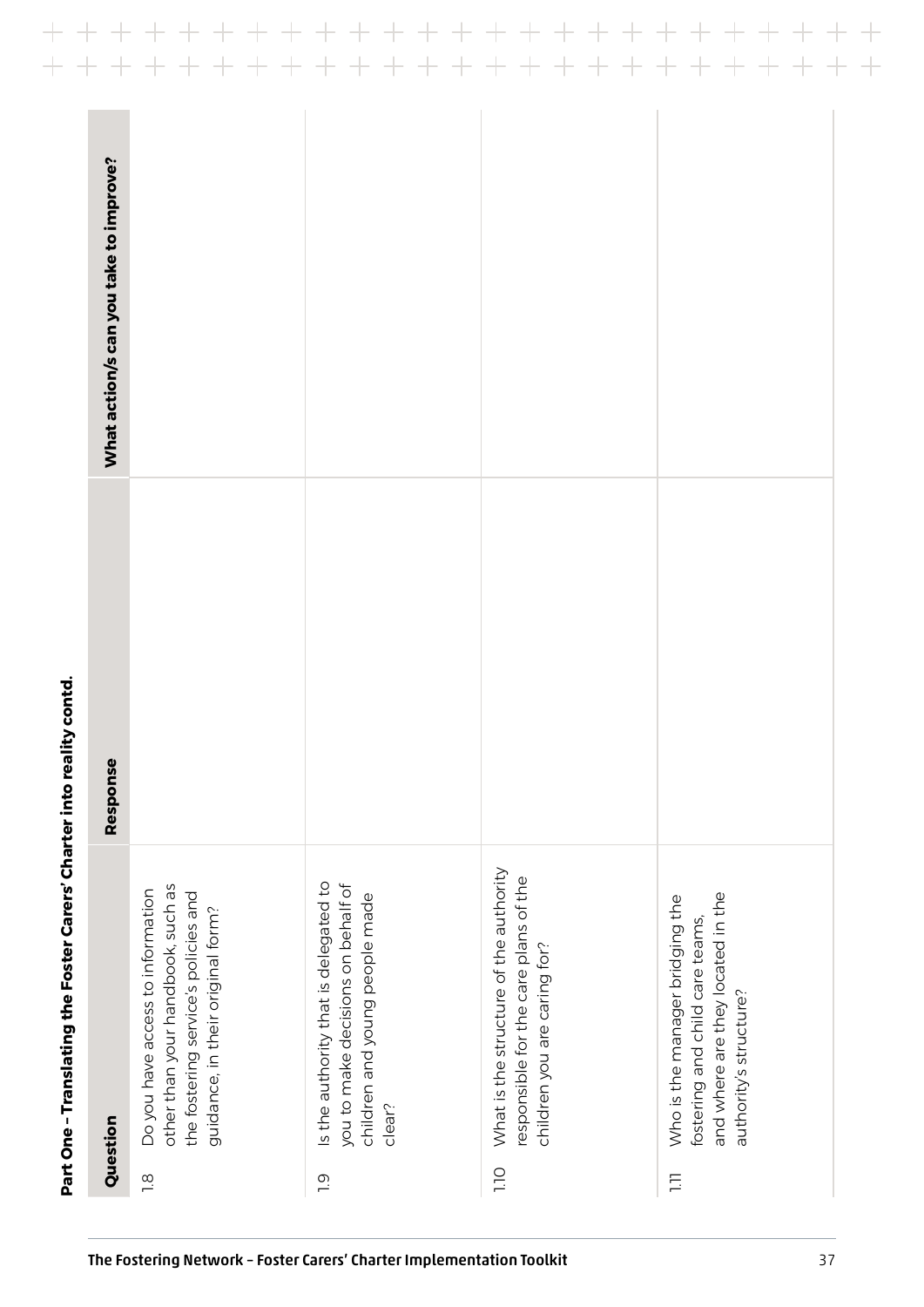| Question          |                                                                                                                                                                                                                             | Response | What action/s can you take to improve? |
|-------------------|-----------------------------------------------------------------------------------------------------------------------------------------------------------------------------------------------------------------------------|----------|----------------------------------------|
| 1.12              | of the team responsible for the case of<br>What is the role, function and location<br>your fostered children?                                                                                                               |          |                                        |
| 1.13              | that everyone receives the information<br>communicate? How can you ensure<br>How do you, your supervising social<br>worker and your fostered children<br>from you that they require?                                        |          |                                        |
| guidance?<br>1.14 | authority of the children placed with<br>Have you seen the paperwork and<br>What risk assessment policies and<br>you? Are they being adhered to?<br>procedures exist in the fostering<br>service you work for, or the local |          |                                        |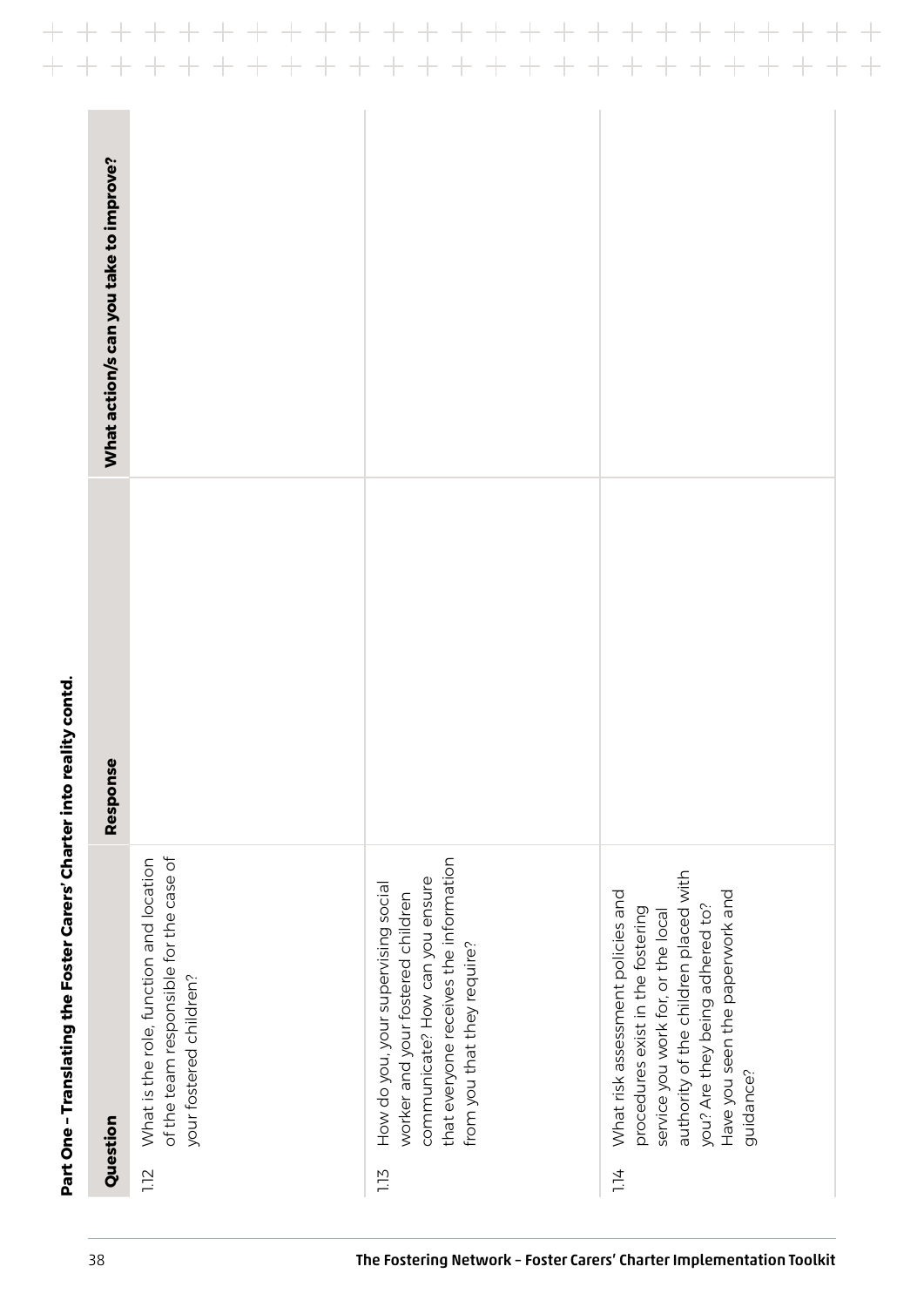| What action/s can you take to improve?<br>Response |                                                                                                                   |                                                                                           |                                                                           |
|----------------------------------------------------|-------------------------------------------------------------------------------------------------------------------|-------------------------------------------------------------------------------------------|---------------------------------------------------------------------------|
| Question                                           | made on the implementation of the<br>How do you monitor the progress<br>Foster Carers' Charter?<br>$\overline{2}$ | Are you clear and confident about<br>what is expected of you as a foster<br>carer?<br>2.2 | How involved are you in relation to<br>plans regarding placements?<br>2.5 |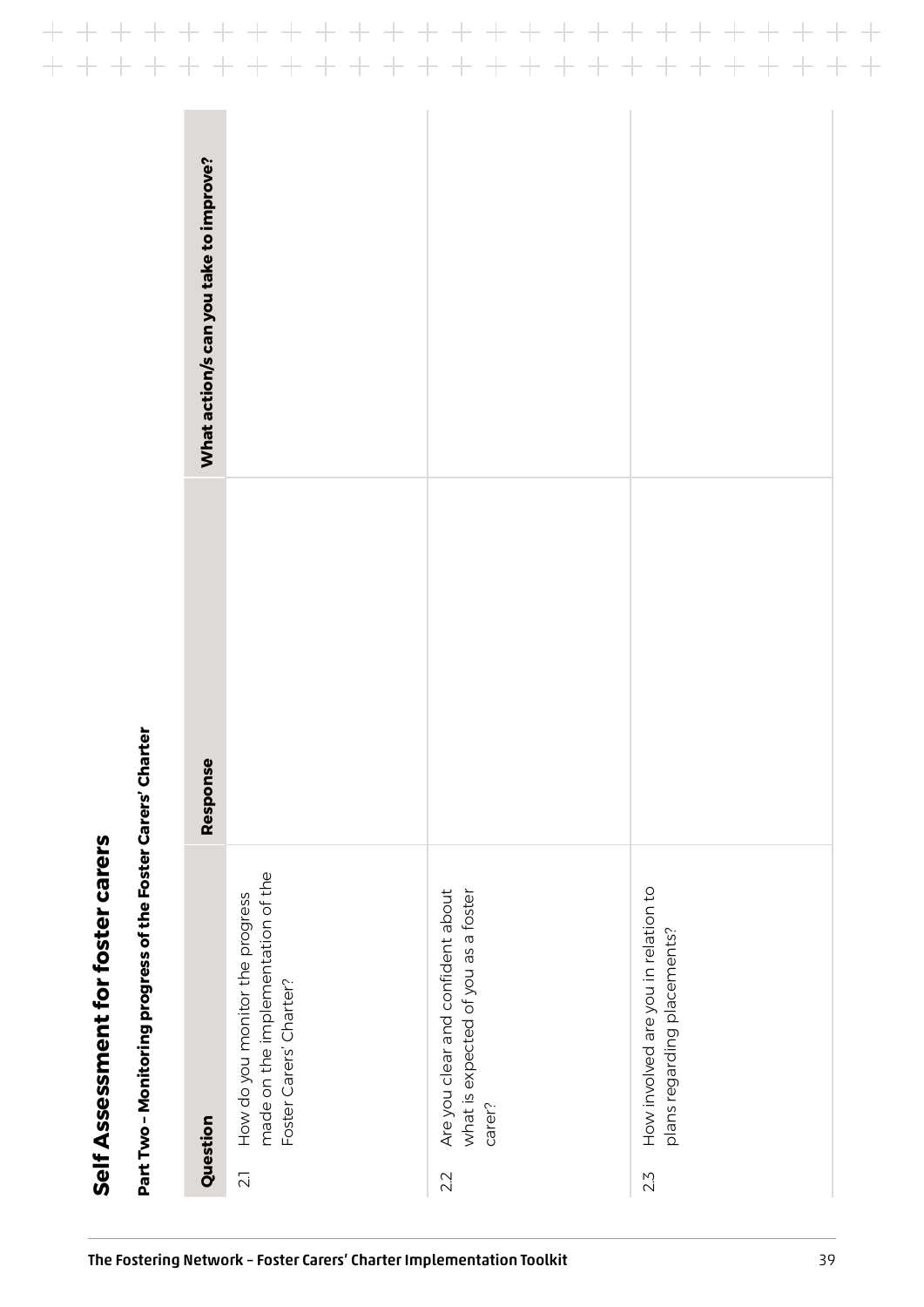|                                                                                                                                                                                 | Response | What action/s can you take to improve? |
|---------------------------------------------------------------------------------------------------------------------------------------------------------------------------------|----------|----------------------------------------|
| their ability to access help and advice<br>How confident are your children in<br>from you and social workers?                                                                   |          |                                        |
| such as learning and development<br>Do you regularly attend events<br>opportunities?                                                                                            |          |                                        |
| consultations and how are children<br>How often do you respond to local<br>encouraged to get involved?                                                                          |          |                                        |
| develop the service, on a local, national<br>How often do you and your children<br>managers and others to inform or<br>meet with councillors, service<br>and/or regional level? |          |                                        |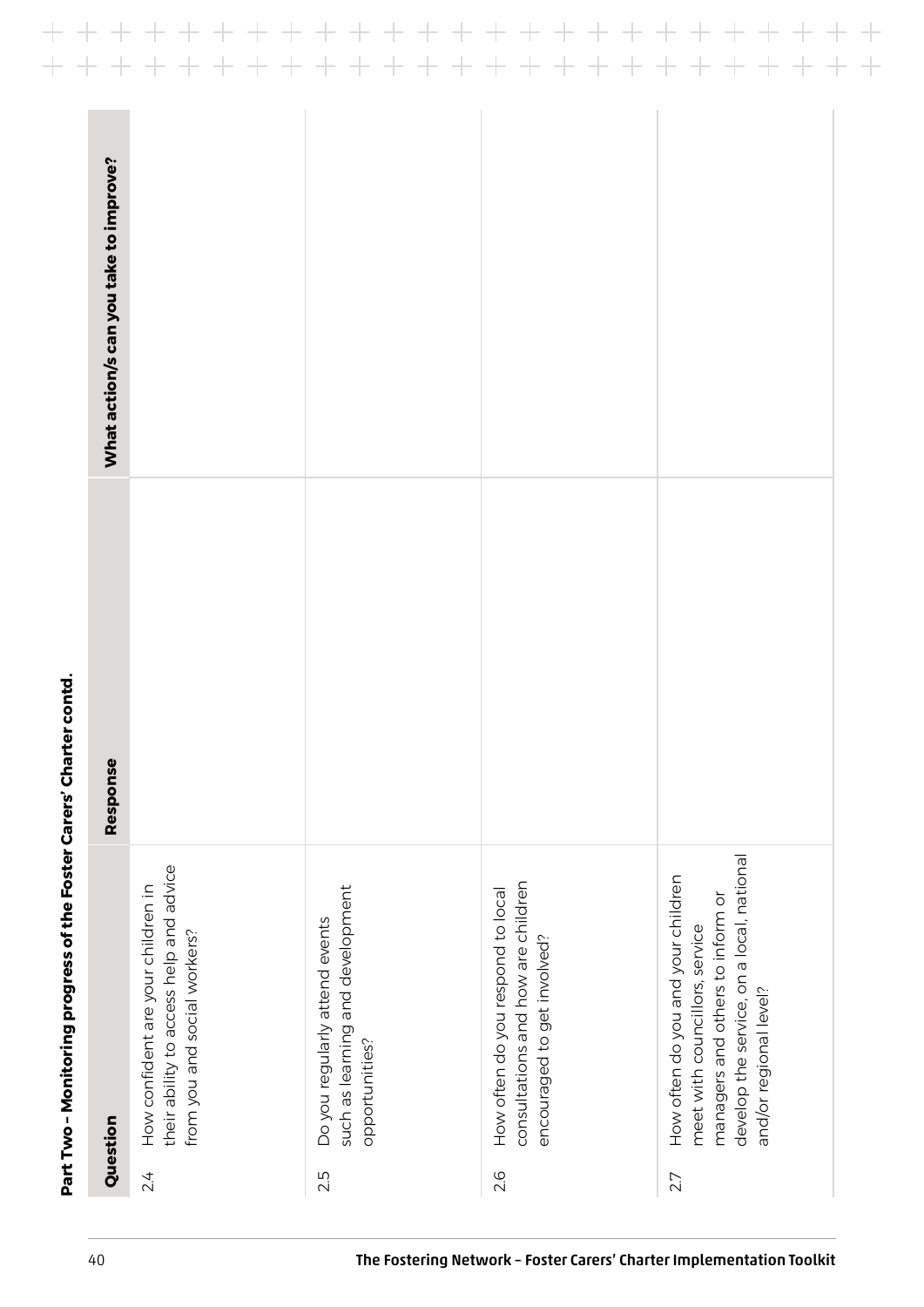| Question                                                                                                                                            | Response | What action/s can you take to improve? |
|-----------------------------------------------------------------------------------------------------------------------------------------------------|----------|----------------------------------------|
| How do you ensure your children have<br>the right to make decisions regarding<br>their own lives?                                                   |          |                                        |
| How do you ensure that children know<br>who their corporate parents are?                                                                            |          |                                        |
| What do children say about what they<br>expect from their corporate parents?                                                                        |          |                                        |
| How do you act as an ambassador for<br>the fostering service?                                                                                       |          |                                        |
| from Care. Do you attend any of these?<br>Fostering Network, NYAS or Voices<br>events from organisations like The<br>How do you learn about support |          |                                        |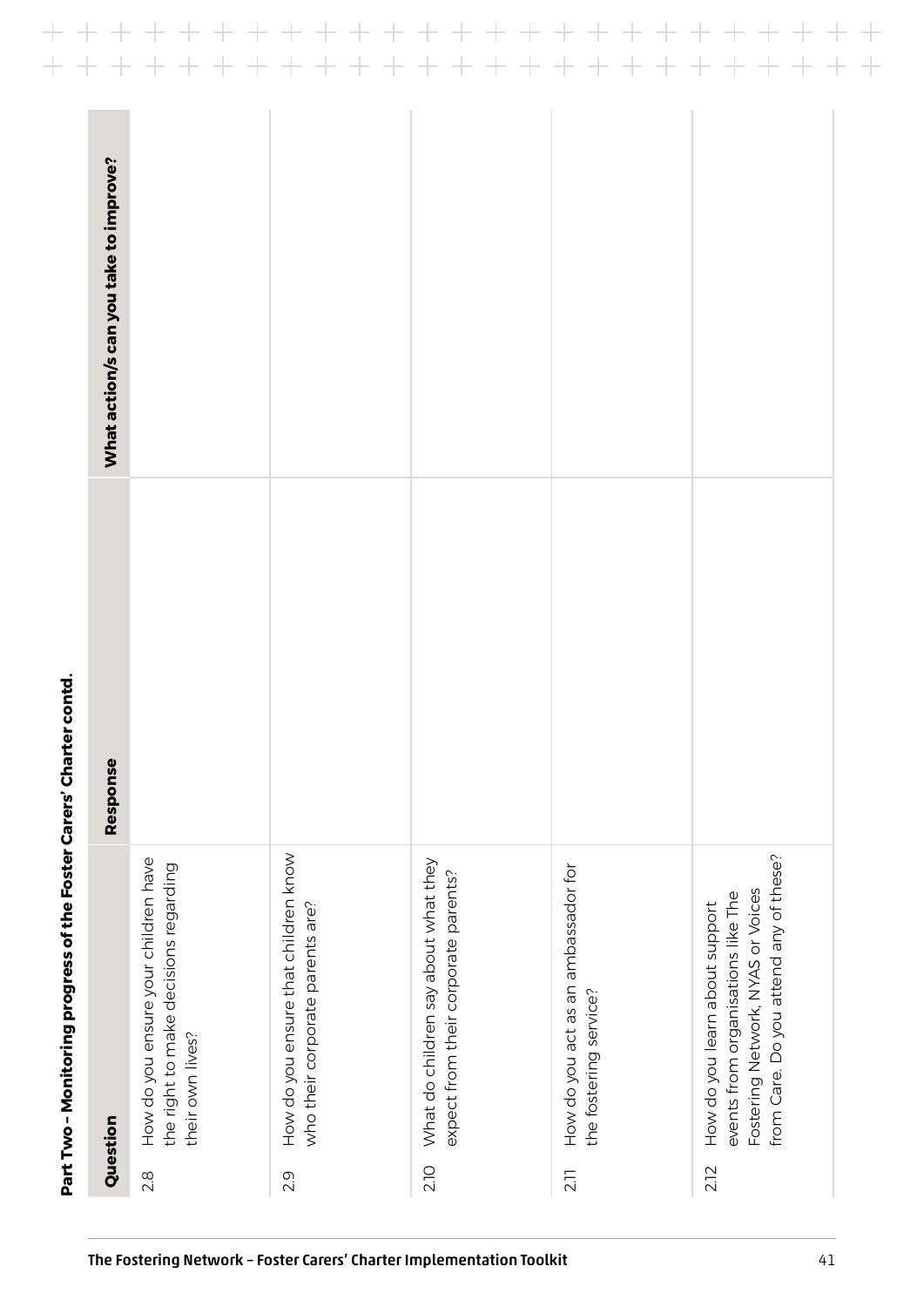| I<br>ı |
|--------|
| l      |
|        |
|        |
|        |
|        |
|        |
|        |
| ı      |
| J      |
|        |
|        |
|        |
|        |
|        |
| í      |
|        |
|        |
|        |
|        |
|        |
| ı      |
|        |
|        |
|        |
|        |
|        |
| ì      |
|        |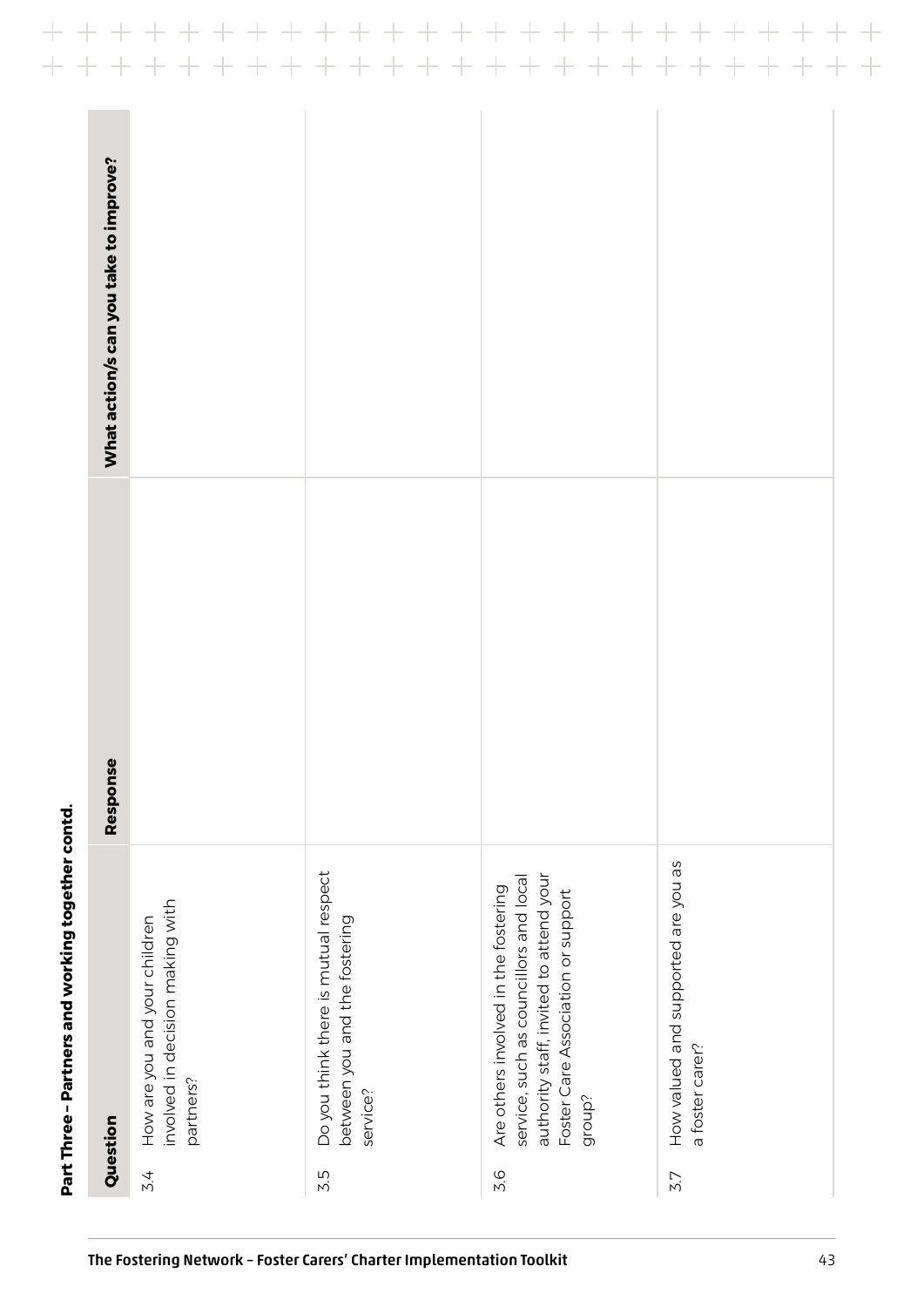| I |
|---|
|   |
|   |
|   |
|   |
| ľ |
|   |
| i |
| ı |
| ı |
|   |
|   |
|   |
|   |
|   |
| ì |
|   |
|   |
|   |
| ı |
|   |
|   |
|   |
|   |
|   |
|   |
|   |
|   |
| ı |

|                 | Part Four-National support                                                                                                                                                                                                   |          |                                        |
|-----------------|------------------------------------------------------------------------------------------------------------------------------------------------------------------------------------------------------------------------------|----------|----------------------------------------|
|                 | Question                                                                                                                                                                                                                     | Response | What action/s can you take to improve? |
| $\overline{+1}$ | Could you lobby your local councillor<br>to ensure that they are aware of<br>the charter and involved in the<br>implementation of it?                                                                                        |          |                                        |
| 4.2             | If there were a qualification for foster<br>opportunity to further develop as a<br>carers would you see this as an<br>foster carer?                                                                                          |          |                                        |
| 4.5             | or Welsh Government, to speak of your<br>Office of the Children's Commissioner<br>representatives of the local authority,<br>when they arise, to meet with<br>Do you take up opportunities,<br>experience as a foster carer? |          |                                        |
| 4.4             | improve the experience of a child in<br>foster care, or your experience as a<br>Government about what could<br>What would you tell the Welsh<br>foster carer?                                                                |          |                                        |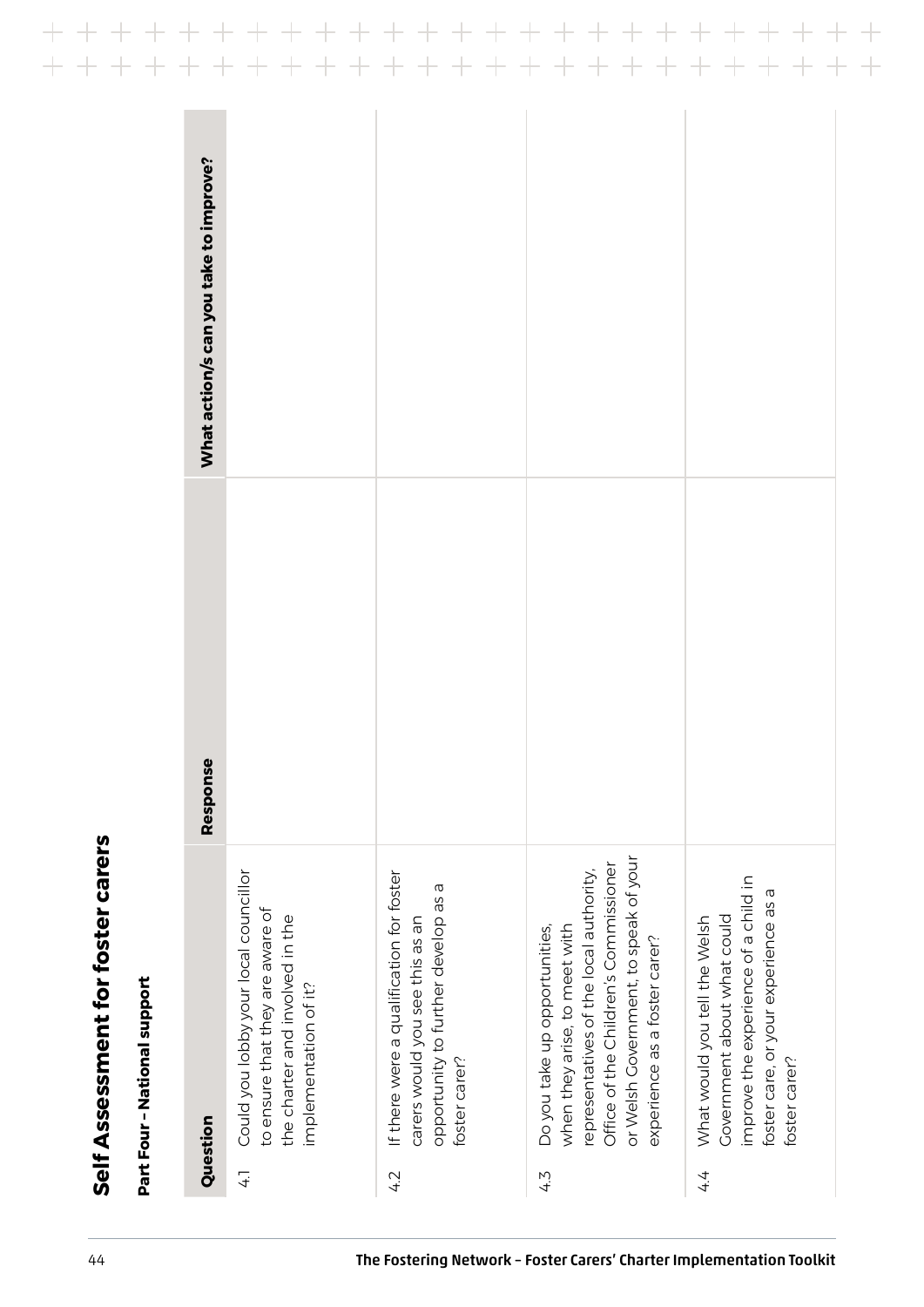|                      | you plan to<br>implement<br>How does this action relate to                                                                                     |  |  |  |
|----------------------|------------------------------------------------------------------------------------------------------------------------------------------------|--|--|--|
| Relevant             | the Foster Carers' Charter?                                                                                                                    |  |  |  |
| Achievable           | Who else is needed to help<br>knowledge and resources?<br>What is needed to achieve<br>this goal in terms of skills,<br>you achieve your goal? |  |  |  |
| Measurable           | goal? How<br>How will you know when you<br>have achieved this<br>will others know?                                                             |  |  |  |
| Specific action/goal | achieve? What are the steps<br>What are you going to<br>you need to take?                                                                      |  |  |  |

<span id="page-44-0"></span> $\!+\!$ 

 $\overline{+}$ 

 $+$ 

 $+$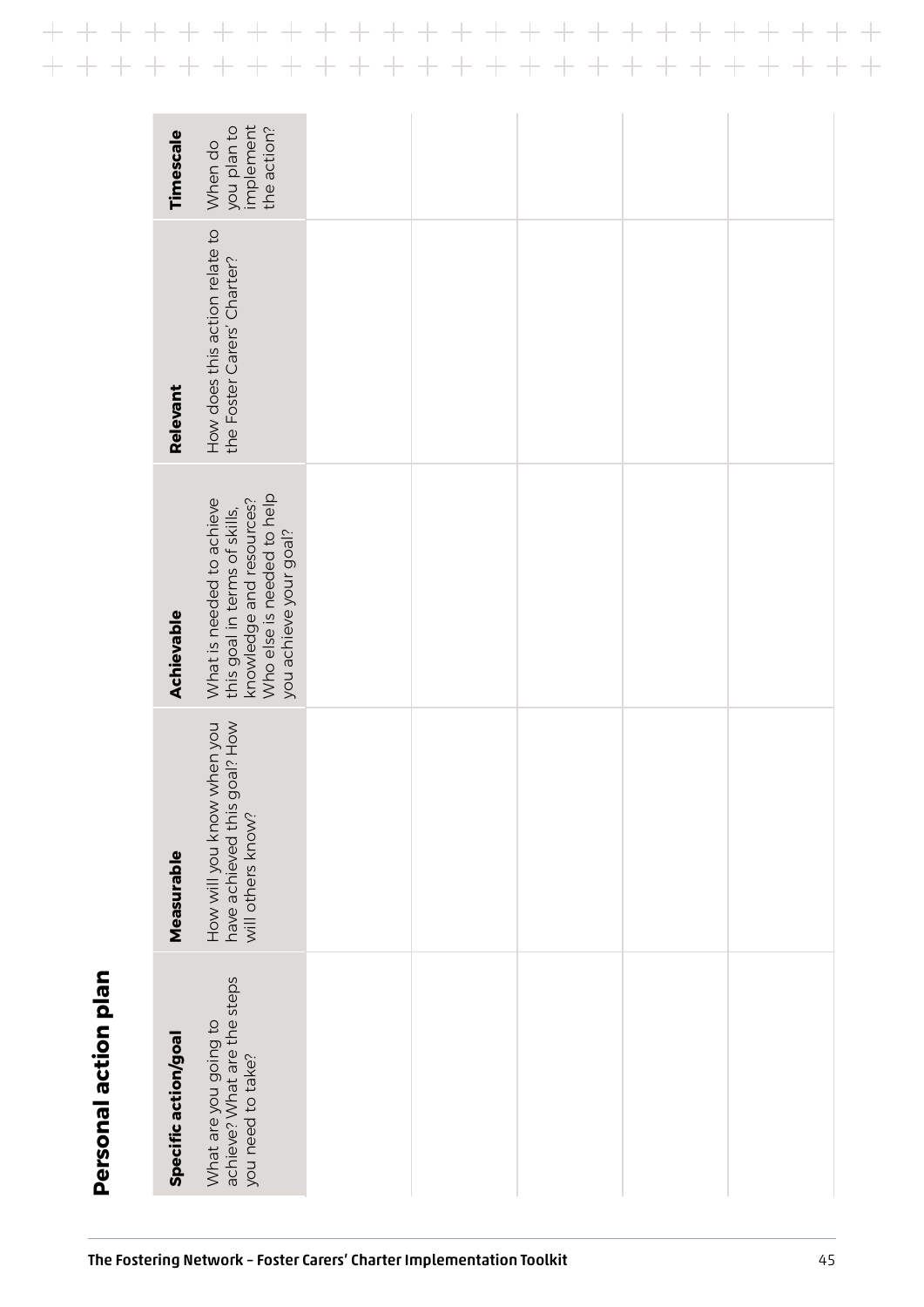### <span id="page-45-0"></span> $+ + + +$  $+ + + +$



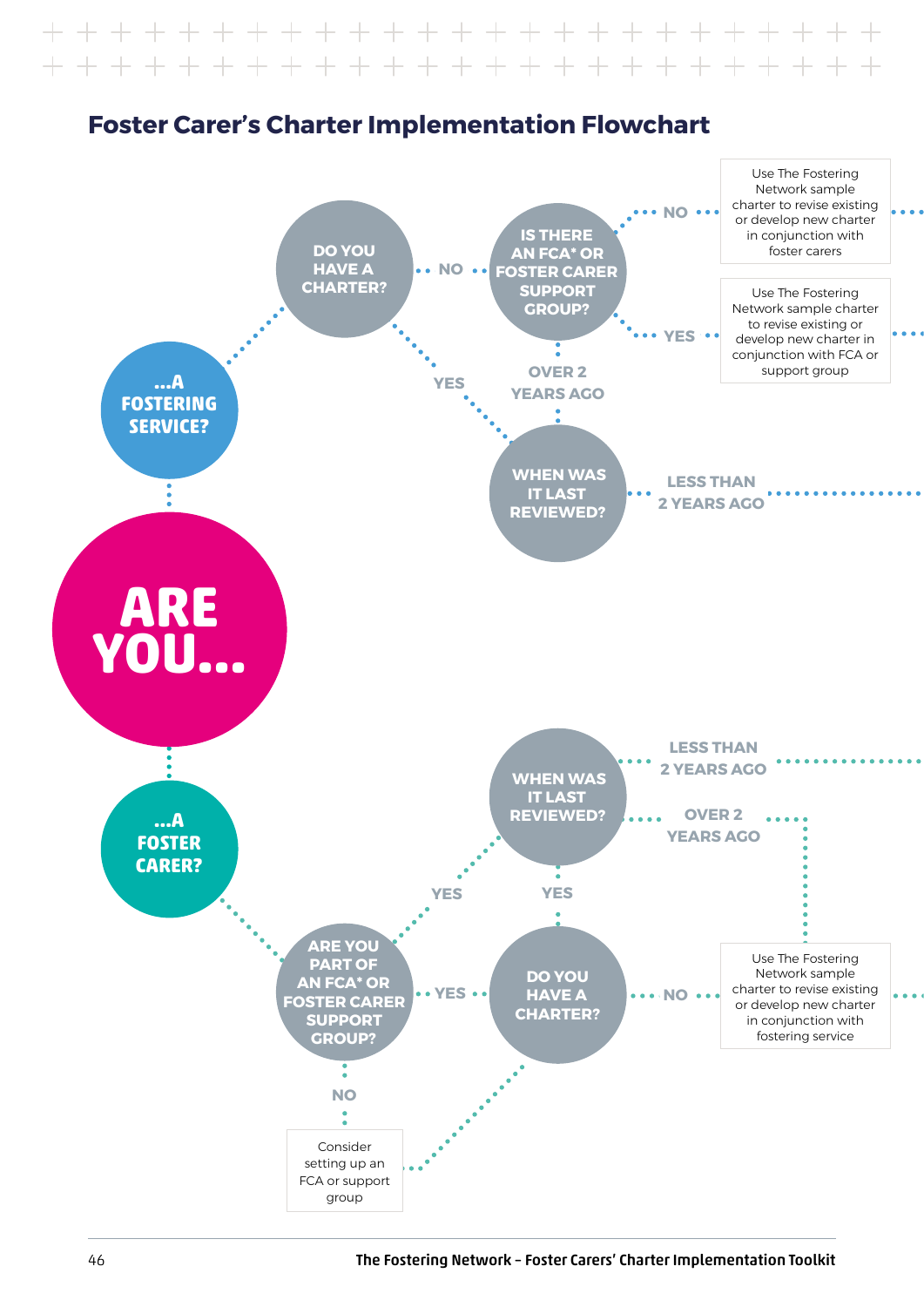+ + + + + + + + + + + + + + + +



*\*FCA = Foster Care Association. For more information about setting up a local Foster Care Association, please contact The Fostering Network on [campaigns@fostering.net.](mailto:campaigns%40fostering.net?subject=)*